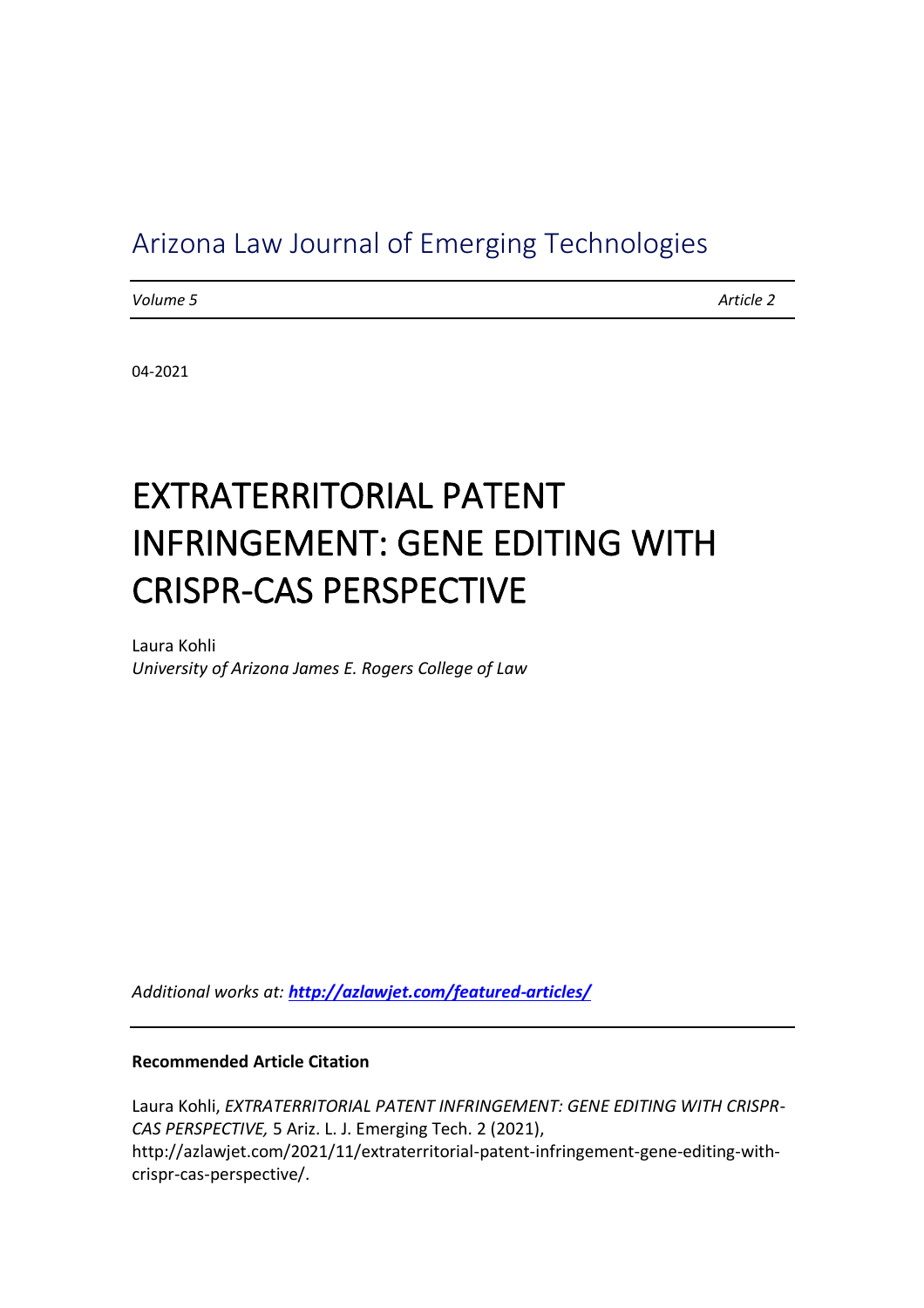**2020-2021 [https://azlawjet.com](https://azlawjet.com/) Vol. 5, Art. 2**

# Arizona Law Journal of Emerging **Technologies**

# **EXTRATERRITORAL PATENT INFRINGMENT: GENE EDITING WITH CRISPR-CAS PERSPECTIVE**

*Laura Kohli, JD Candidate*

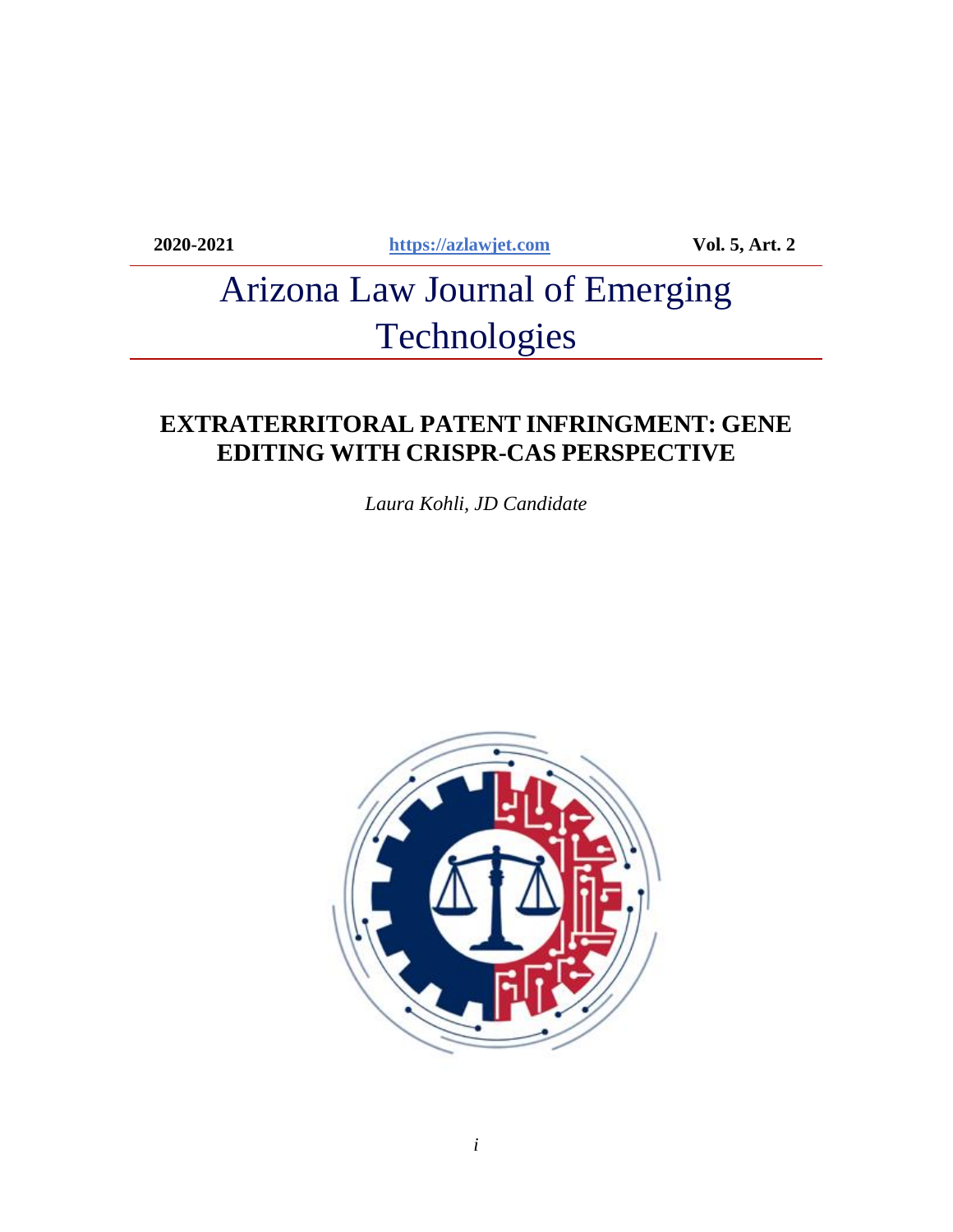# **Table of Contents**

|                                                           | 1                    |
|-----------------------------------------------------------|----------------------|
|                                                           | 2                    |
| <b>III. CRISPR Technology and Patent</b>                  |                      |
|                                                           | 3                    |
| a. Gene Editing and CRISPR                                | $\boldsymbol{\beta}$ |
| <b>b. The Vast Universe of CRISPR</b>                     | $\boldsymbol{\beta}$ |
| c. CRISPR- Democratizing Gene Editing?                    | 5                    |
| d. CRISPR Patents                                         | 6                    |
| e. Broad v. UC- Patent Warfare                            | 6                    |
| f. Other Players in the CRISPR Field and the License Maze | 9                    |
| g. Looking Beyond Cas9                                    | 11                   |
|                                                           | 11                   |
| a. Primer on Infringement                                 | 11                   |
| b. Extraterritoriality                                    | 14                   |
| c. Modern Interpretations of 272                          | 15                   |
| d. What is "Component" in CRISPR-Cas?                     | 17                   |
| e. Novel Cas Effectors- Percent Similarity to Cas9        | 22                   |
| f. What About Method Patents?                             | 23                   |
| g. Damages                                                | 24                   |
|                                                           | 25                   |
|                                                           |                      |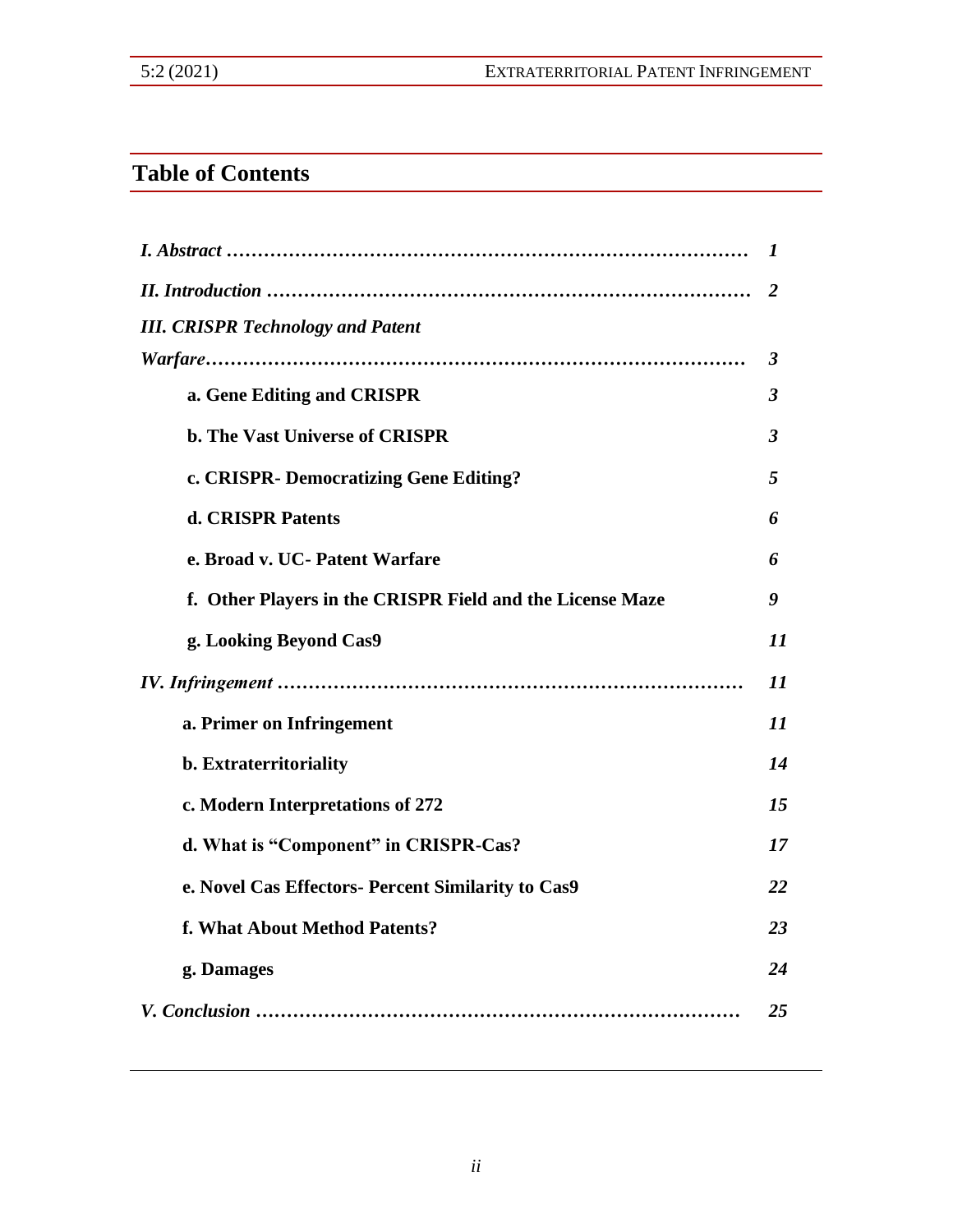# **EXTRATERRITORIAL PATENT INFRINGEMENT: GENE EDITING WITH CRISPR-CAS PERSPECTIVE**

Laura Kohli\*

### **I. Abstract**

The advent of CRISPR, with all its extraordinary potential, has exposed some seams and uncertainties in how U.S. patent law operates extraterritorially. The CRISPR-Cas system can be used to edit the human genome to correct diseases by way of a gRNA that guides a Cas enzyme to a certain DNA sequence location to make a corrective edit. Despite the presumption against extraterritorial patent protection, if an actor exports a component created in the U.S. that, when combined with other components abroad, will infringe a patented invention, the actor can be liable for infringement under 35 U.S.C. § 271(f). By way of an example, consider a patented invention that relates to a Cas9 protein and a DNA-targeting RNA with specific features (gRNA) to produce a modification of the targeted DNA molecule. If a party supplies a library of specific gRNAs for export to be combined with CRISPR-Cas9 in order to practice a patented invention as a whole, there may be 271(f) liability. Notably, the crux of the puzzle rests on the analysis of what a "component" is in such gene editing inventions. Courts could view Cas effector-encoding amino acid sequences, Cas protein domains, Cas effectors themselves, gRNA-encoding nucleotide sequences, exons, or gRNA molecules themselves as components. In this writing, I propose that sequences that encode the Cas effector proteins and the gRNAs be considered components for 271(f) liability purposes.

<sup>\*</sup> Laura Kohli is a candidate for Juris Doctor and Tech Law Fellow at University of Arizona James E. Rogers College of Law. The author's background can be viewed at https://www.linkedin.com/in/laura-kohli-94b45b30. The author gratefully acknowledges the efforts of Prof. Derek Bambauer in guiding the preparation of this article.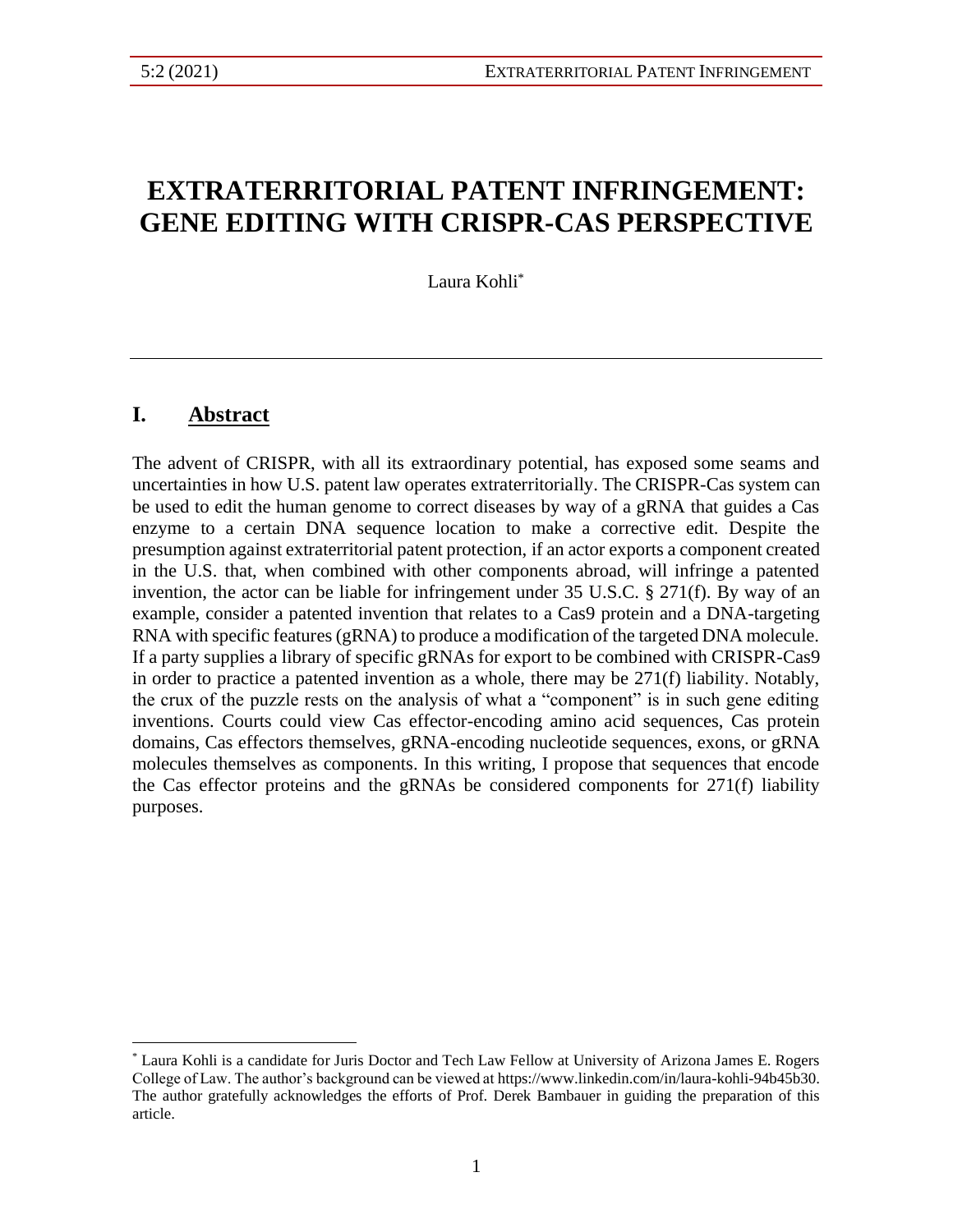# **II. Introduction**

This paper explores CRISPR-Cas technology and its ramifications for extraterritorial patent infringement under 35 U.S.C. § 271(f) ("271(f)"). I conclude that, to provide the most robust infringement protection extraterritorially, sequences that encode the Cas effector proteins and the gRNAs should be considered components for 271(f) liability purposes. Although there has been work done in the legal area of extraterritorial patent infringement under 271(f) as it relates to devices, software, and early biotech (PCR methods, antibodies, etc.), applicability of 271(f) to gene editing technologies remains unexplored. As such, this Note makes an important contribution by filling a gap in the legal literature regarding gene editing technologies that in the recent years have become an increasingly relevant technology field.

In this Note, I will explore how the 271(f) extraterritorial patent infringement backdrop translates to the space of gene editing with CRISPR-Cas nucleases. CRISPR-Cas is an important technology because it has "the power . . . to target and delete any sequence of DNA in the human genome."<sup>1</sup> Such revolutionary tool can be used to treat genetic diseases including sickle cell anemia as well as to correct "genes that contribute to acquired diseases, including AIDS, cancer and heart diseases."<sup>2</sup> Also, pertinent to the time of writing this Note, Broad Institute and Mammoth Biosciences (a University of California spin-off) are both in the early stages of using CRISPR-Cas12 "for the detection of COVID-19."<sup>3</sup> CRISPR-Cas is also applicable in the area of agriculture to, for example, "edit crops to be more nutritious."<sup>4</sup> Today, there are a number of these CRISPR-Cas systems patented for use in gene editing. Considering the ever-expanding globalization and the size of the gene-editing fields noted above, the question of patent infringement is critical to the commercial viability of the technology.

The journey through this twofold matrix starts with Section III, which is an overview of the CRISPR technology, including the status of the ownership disputes around Cas9, and looking beyond into some recent developments relating to novel Cas nucleases. In Section IV, we will revisit the types of infringement including extraterritorial patent infringement under 271(f). Further, we will delve into applicability of extraterritoriality doctrine in the gene editing space, including some case law parallels that can be used as guideposts in determining what a "component" may mean in the CRISPR-Cas space. Finally, we will touch on the fact that the best patent practice in this underexplored area of the patent doctrine is to continue including both method and composition claims. This Note overall looks at how the current 271(f) backdrop may color infringement from the CRISPR-Cas perspective.

<sup>1</sup> Mark Shwartz, *Target, Delete, Repair: CRISPR is a Revolutionary Gene-Editing Tool, but it's not Without Risk*, 33 STAN. MED. 20, 20-24 (2018).

<sup>2</sup> *Id.*

<sup>33</sup> Asawari Churi & Sarah Taylor, *Continuing CRISPR Patent Disputes May Be Usurped by Its Potential Role in Fighting Global Pandemics*, 39 BIOTECHNOLOGY L. REP. 184, 184-89 (Jun. 2020).

<sup>4</sup> Brad Plumer et al., *A Simple Guide to CRISPR, one of the Biggest Science Stories of the Decade*, VOX (Dec. 27, 2018, 2:45 PM), https://www.vox.com/2018/7/23/17594864/crispr-cas9-gene-editing.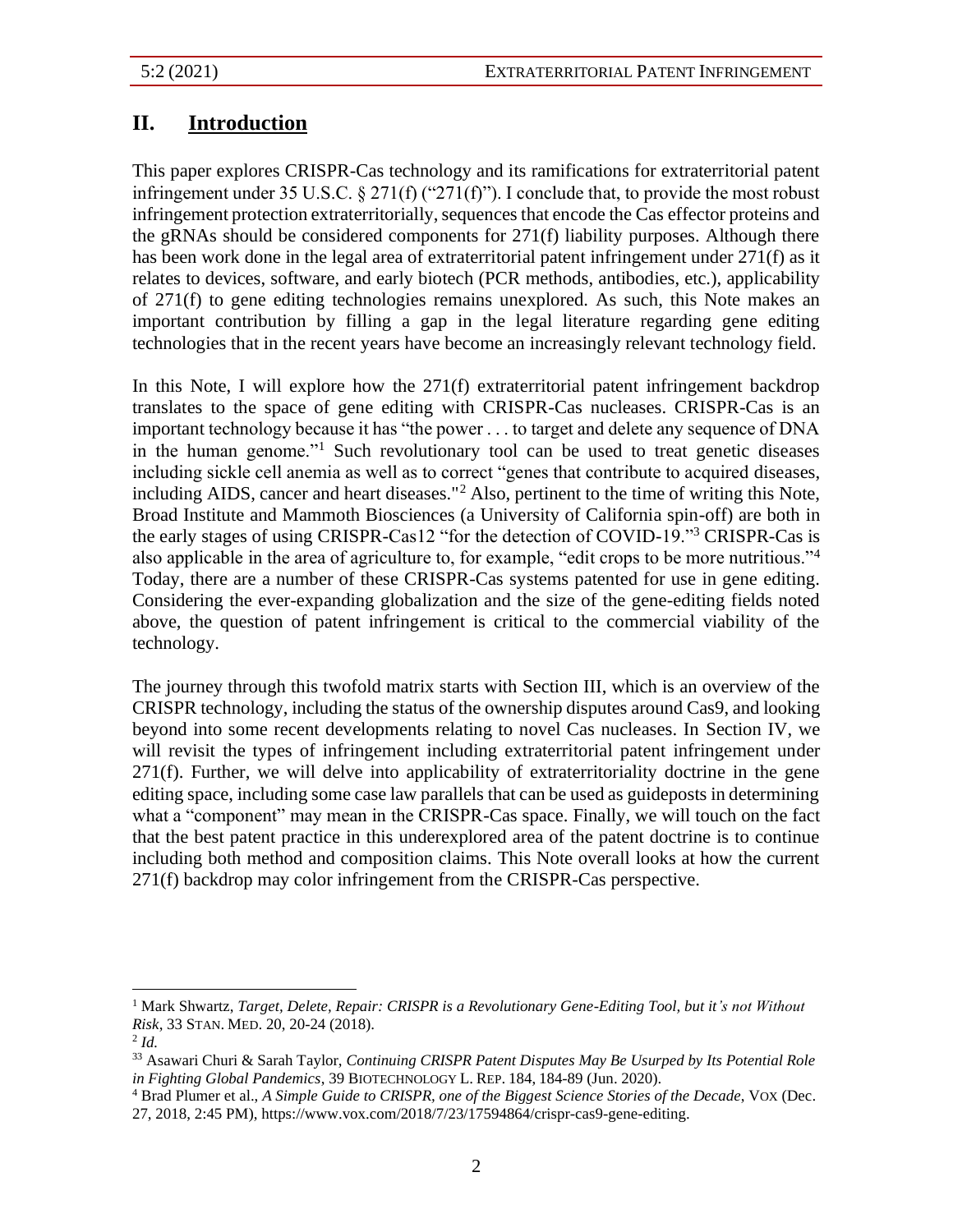# **III. CRISPR Technology and Patent Warfare**

# **a. Gene Editing and CRISPR**

Genome editing broadly refers to the process of making targeted deletions, insertions, substitutions, or other modifications in genomes of a range of species to effectuate, for example, a correction of a disease-causing gene or expression of a desired trait.<sup>5</sup> The venture into editing human genes started in the late 1970s with gene replacement in yeast, followed by numerous incremental discoveries which in 2007 culminated in finding that CRISPR-Cas (Clustered Regularly Interspaced Palindromic Repeat) functions as an adaptive bacterial immune system.<sup>6</sup> What this means is that the CRISPR system in bacteria functions as an immune system by "integrating short virus sequences in the cell's CRISPR locus, allowing the cell to remember, recognize and clear infections."<sup>7</sup> In early 2013, this system was finally harnessed as a tool to gene edit human and other eukaryotic cells by way of site-specific genome modifications.<sup>8</sup> This in turn brought on the advent of genome editing that to this day uses RNA-programmable CRISPR and a CRISPR-associated Cas protein (a Cas9 initially) to effectuate a targeted modification in a selected genome target.<sup>9</sup> Simplistically, a gene editing CRISPR-Cas complex comprises a Cas protein, an RNA guide sequence (gRNA), and other elements of the CRISPR machinery.<sup>10</sup> A Cas effector protein is an endonuclease capable of making a genomic cut that uses a gRNA sequence to bring the complex to a complementary target sequence location.<sup>11</sup> Thus, by changing a gRNA sequence, the CRISPR-Cas complex can essentially target and modify any part of the genome.<sup>12</sup>

Now that we have learned about the inception of CRISPR-Cas as a gene editing tool, we will next look at the various types of CRISPR-Cas effectors that, by way of their structural and mechanistic differences, open opportunities for many uses.

# **b. The Vast Universe of CRISPR**

Although CRISPR-Cas9 was the initial frontier, today the field is peppered with a diverse assortment of CRISPR-Cas systems representing two classes that include a half a dozen Types and 33 subtypes of such systems.<sup>13</sup> Class 1 includes Types I, II, and IV, and Class 2 includes Types II, V, and VI.<sup>14</sup> These systems, depending on unique domains and

<sup>5</sup> Patrick D. Hsu et al., *Development and Applications of CRISPR-Cas9 for Genome Engineering*, CELL (Jun. 5, 2014), https://doi:10.1016/j.cell.2014.05.010.

<sup>6</sup> Jennifer A. Doudna & Emmanuelle Charpentier, *The New Frontier of Genome Engineering with CRISPR-Cas9*, SCIENCE (Nov. 28, 2014), https://doi:10.1126/science.1258096.

<sup>7</sup> Devashish Rath et al., *The CRISPR-Cas Immune System: Biology, Mechanisms and Applications*, 117 BIOCHIMIE 119 (Oct. 2015).

<sup>8</sup> Doudna & Charpentier, *supra* note 5.

<sup>9</sup> *Id.*

<sup>10</sup> *Id.*

<sup>11</sup> *Id.*

<sup>12</sup> *Id.*

<sup>13</sup> Kira S. Makarova et al., *Evolutionary Classification of CRISPR-Cas systems: a Burst of Class 2 and Derived Variant*, 16 NAT. REV. MICROBIOLOGY 67 (Dec. 19, 2019). <sup>14</sup> *Id.* at 69.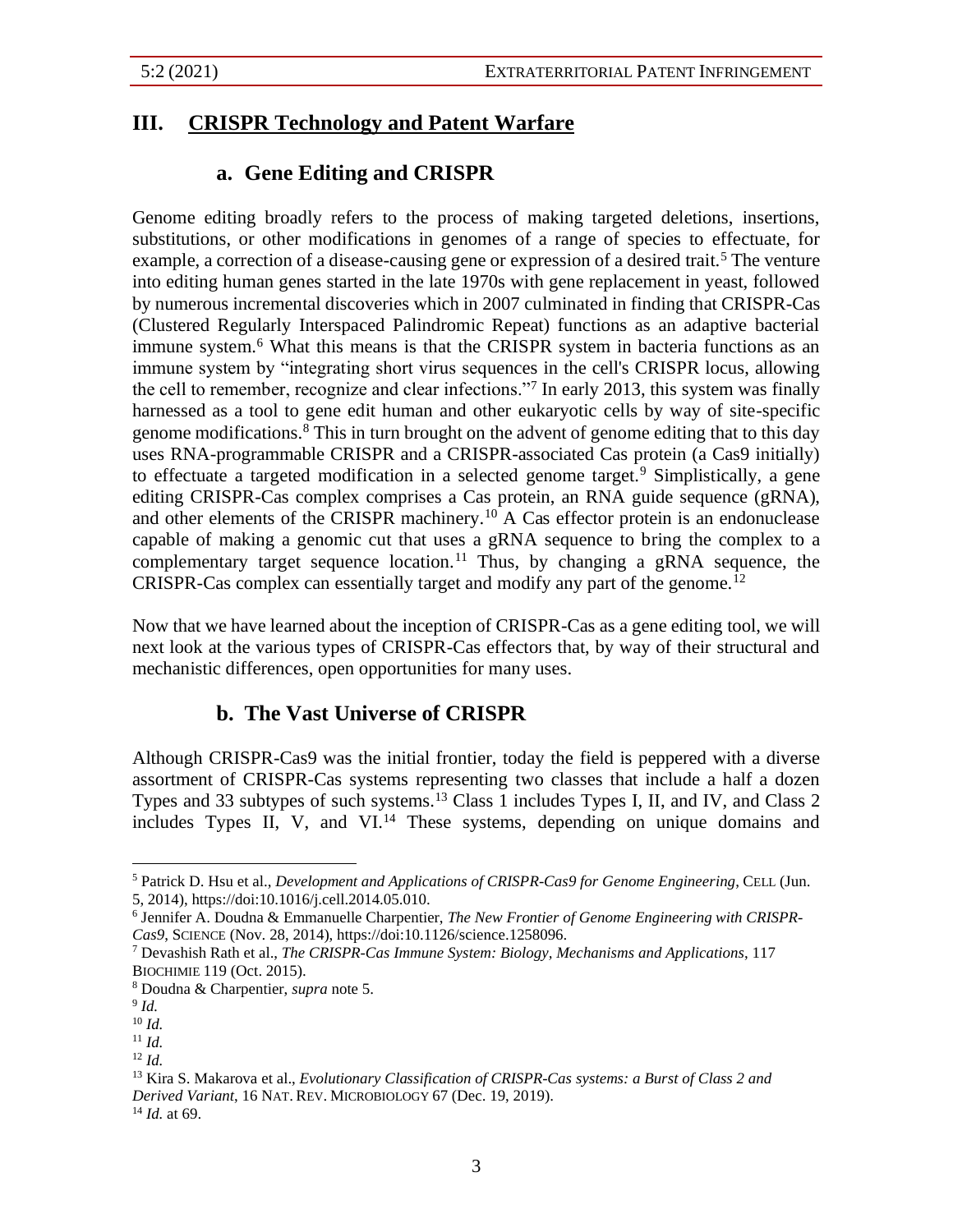characteristics, can make single or double stranded cuts or nicks in RNA or DNA target sequences, creating a wide array of possible practical applications.<sup>15</sup> For example, Type II, which includes the original Cas9, contains "two nuclease domains that are each responsible for the cleavage of one strand of the target DNA" while Type V, which includes some of the most recently identified Cas12 effectors, contains only "a RuvC-like domain that cleaves both strands" of the target DNA.<sup>16</sup> Depicted below is a comparison of the domain architecture and gene editing process between CRISPR-Cas9 and CRISPR-Cas12a:



This image highlights the difference in the locus architecture between the CRISPR Types. Specifically, it shows two Cas9 domains, as opposed to a single cleavage domain in Cas12a, that are involved in the editing process.<sup>18</sup> The two small red triangles in the rightmost image demonstrate that the types of ends produced by the different effector cuts also differ.<sup>19</sup> Specifically, the Type II Cas9 effector produces blunt ends while the Type V Cas 12a effector produces staggered ends.<sup>20</sup> These are just some of the differences that exemplify the vast universe of CRISPR-Cas, offering "many opportunities for engineering CRISPR-based technologies."<sup>21</sup>

Now that we are familiar with the vast universe of CRISPR-Cas proteins, we will briefly explore other gene editing technology and the reasons for CRISPR's superiority.

# **c. CRISPR- Democratizing Gene Editing?**

CRISPR is not the first or the only gene editing tool that scientists have used.<sup>22</sup> Other foundational methods include transcription activator-like effector nucleases (TALENs), zinc-

<sup>15</sup> *Id.* at 75.

<sup>16</sup> *Id.*

<sup>17</sup> Feng Zhang, *Development of CRISPR-Cas Systems for Genome Editing and Beyond*, Q. REV. OF BIOPHYSICS (Jun. 13, 2019), https://doi:10.1017/S0033583519000052.

<sup>18</sup> *Id.*

<sup>19</sup> *Id.*

<sup>20</sup> *Id.*

<sup>21</sup> *Id.*

<sup>&</sup>lt;sup>22</sup> Deborah Ku, *The Patentability of the Crispr-Cas9 Genome Editing Tool*, 16 CHI.-KENT J. INTELL. PROP. 408, 409 (2017).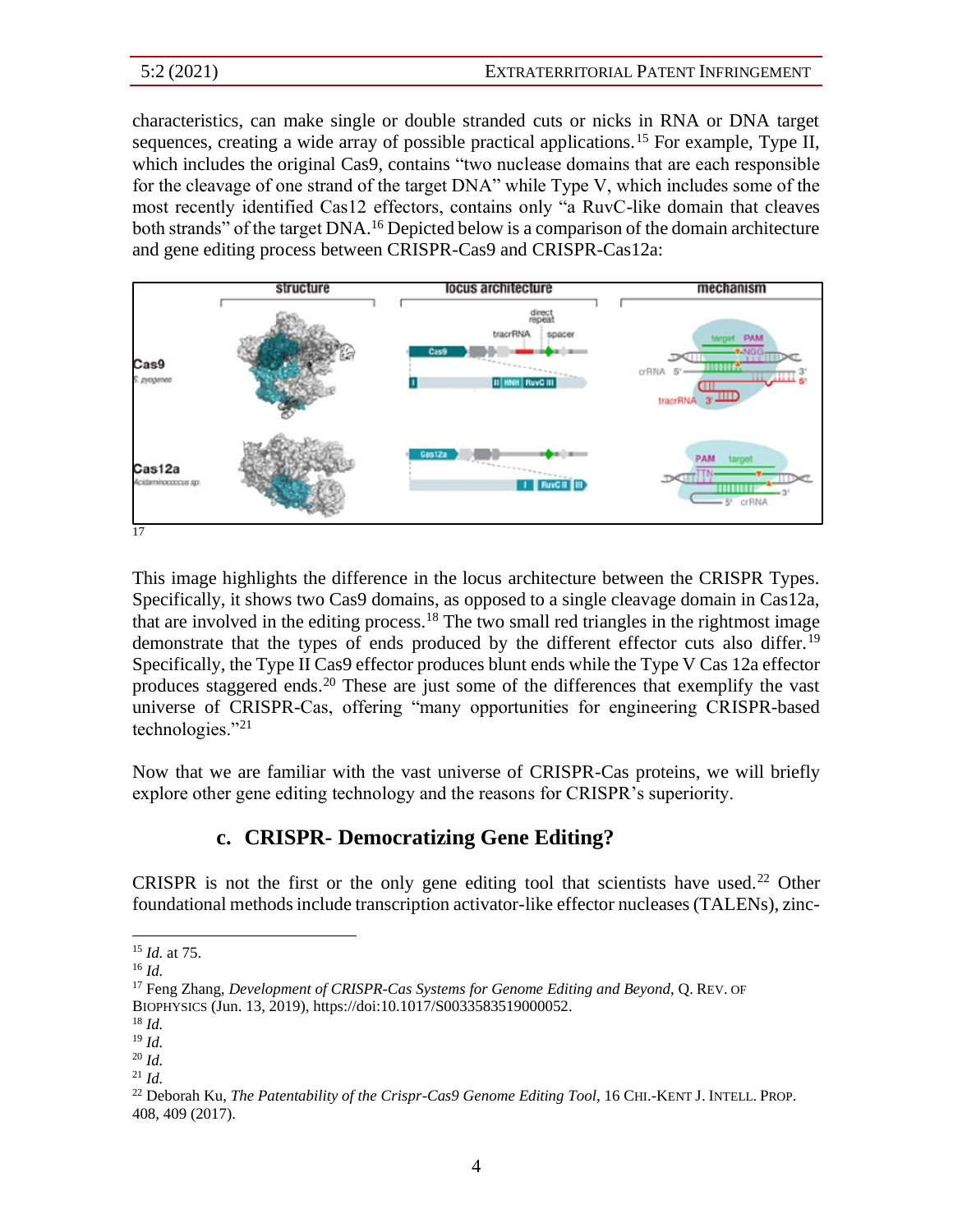finger nucleases (ZFNs), homing endonucleases or meganucleases, and megaTALs.<sup>23</sup> Despite the availability of alternatives, CRISPR is special because it is "faster, cheaper, more accurate, and more efficient than other existing genome editing methods."<sup>24</sup> By way of an example, it takes "one working week" to prepare a library of thousands of gRNAs that can then be screened for best performance in guiding CRISPR to the desired target<sup>25</sup> while it takes "100 days to make a meganuclease."<sup>26</sup> The reason for that is that CRISPR technology relies on gRNAs, which are often around 20 nucleotide strands of RNA that are complementary to the target DNA, while, for example, making a meganuclease involves "sophisticated protein engineering."<sup>27</sup> Thus, in today's fast-paced environment, every time one desires to modify a different target in a genome, CRISPR offers the coveted time efficiency that is unparalleled with other gene editing technologies.<sup>28</sup> Also, CRISPR is much more efficient in making modifications than other technologies.<sup>29</sup> For example, it may take around a year to engineer a mouse to carry a specific mutation in more than one gene using ZFNs or TALENs, compared to a month using CRISPR.<sup>30</sup> Another reason for the attractiveness of CRISPR is that it is less expensive to make than other technologies.<sup>31</sup> In 2017, it was reported that it costs around \$4,000-\$5,000 to make a meganuclease, around \$5,000-\$10,000 to make a ZFN, less than \$1,000 to make a TALEN, and strikingly less than \$100 to make CRISPR-Cas.<sup>32</sup> Considering that in 2019 the gene editing industry had a reported market size of \$4.44 billion and is projected to grow to \$15.79 billion by 2027,<sup>33</sup> the low cost, efficiency, and simplicity of use of CRISPR offers a way to democratize gene editing by making it more accessible to everyone.

Now that we can appreciate the benefits and the market size of CRISPR-Cas technology, next we will delve into the notorious CRISPR patent dispute that has plagued this technology for many years, creating costly uncertainty for those interested in utilizing it commercially.

<sup>23</sup> Thomas Gaj et al., *Genome-Editing Technologies: Principles and Application*, COLD SPRING HARBOR PERSP., at 1, 7 (Dec. 1, 2016) (megaTALS are "fusions of a rare-cleaving homing endonuclease to a TALEbinding domain").

<sup>24</sup> NIH U.S. National Library of Medicine, *What are Genome Editing and CRISPR-Cas9?*

https://medlineplus.gov/genetics/understanding/genomicresearch/genomeediting/ (last visited Dec. 19, 2020). <sup>25</sup> Anna Köferle & Stefan H. Stricker, *Universal Protocol for Large-scale gRNA Library Production from any* 

*DNA Source*, J. OF VISUALIZED EXPERIMENTS, at 7 (Dec. 6, 2017).

<sup>26</sup> Chris Tachibana, *Beyond CRISPR: What's Current and Upcoming in Genome editing,* SCIENCE (Sep. 27, 2019, 2:00 PM), https://www.sciencemag.org/features/2019/09/beyond-crispr-what-s-current-and-upcominggenome-editing.

<sup>&</sup>lt;sup>27</sup> Deborah Ku, *The Patentability of the Crispr-Cas9 Genome Editing Tool*, 16 CHI.-KENT J. INTELL. PROP. 408, 416 (2017).

<sup>28</sup> *Id.* at 417.

<sup>29</sup> *Id.*

<sup>30</sup> *Id.*

<sup>31</sup> *Id.* at 416-17.

<sup>32</sup> Tuhin K.Guha et al., P*rogrammable Genome Editing Tools and their Regulation for Efficient Genome Engineering*, 15 COMPUTATIONAL & STRUCTURAL BIOTECHNOLOGY J. 146, 149 (Jan. 12, 2017).

<sup>33</sup> Emergen Research, *Gene Editing Market Size Worth USD 15.79 Billion By 2027 | CAGR of 17.2%: Emergen Research*, CISION PR NEWSWIRE (Sep. 29, 2020, 09:00 AM), https://www.prnewswire.com/newsreleases/gene-editing-market-size-worth-usd-15-79-billion-by-2027--cagr-of-17-2-emergen-research-301139957.html.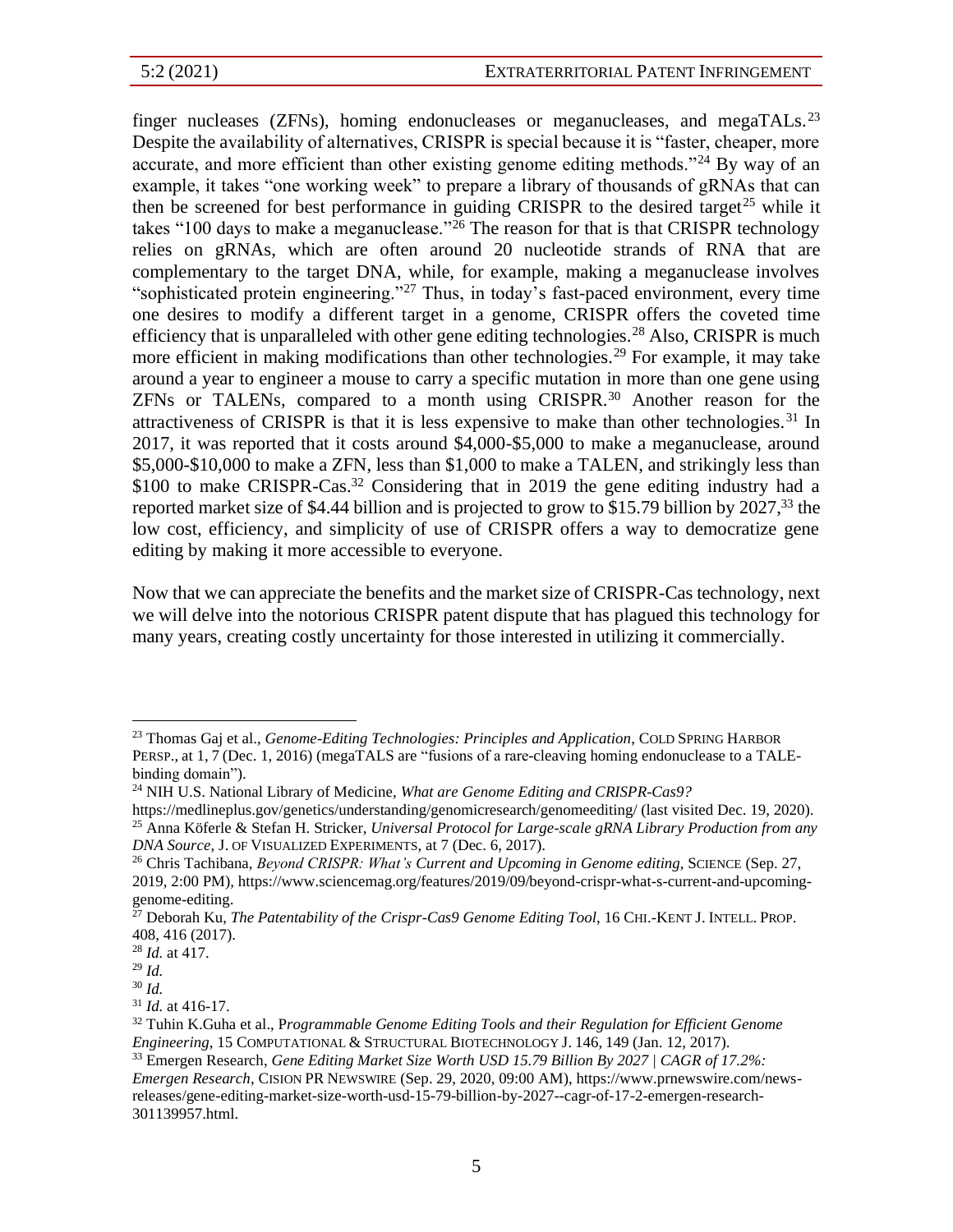# **d. CRISPR Patents**

The CRISPR-Cas tool has been one of the most disruptive recent innovations, one that earned Emmanuelle Charpentier and Jennifer A. Doudna a Nobel Prize in Chemistry in late 2020 "for the development of a method for genome editing."<sup>34</sup> As such, it comes as no surprise that the CRISPR-Cas patent landscape has been marching in lockstep with the technology from its inception and now has reached a level of complexity not seen in any recent patent history.<sup>35</sup> For purposes of perspective, there are currently over  $30,000$  patents and patent applications that belong to over  $14,000$  patents families relating to CRISPR.<sup>36</sup> As a comparison, there are around 13,000 patents and patent applications that belong to close to 6,000 families in the much older gene editing field of ZFNs mentioned above.<sup>37</sup> Notably, it has been about eight years since harnessing CRISPR-Cas as a biotechnology tool and about six years since the "first of a series of US patents covering the use of the CRISPR technology in eukaryotes" was issued to the MIT/Broad Institute ("Broad").<sup>38</sup> However, the patent war between Broad, with F. Zhang at the forefront, and University of California, Berkeley/University of Vienna ("UC"), with the 2020 Nobel Prize in Chemistry awardees J. Doudna and E. Charpentier at the forefront, has raged on.<sup>39</sup>

# **e. Broad vs. UC- Patent Warfare**

CRISPR has been in the spotlight not only for what it offers scientifically but also for its "epic patent battle between two academic institutions."<sup>40</sup> Patent filings around CRISPR technology over the past few years offered the public a front row seat to the inner workings of patent disputes.<sup>41</sup> The key players in this institutional patent dispute, as already noted above, are Broad (contributor: F. Zhang) and UC (contributors: J. Doudna and E. Charperntier). The story of the CRISPR patent dispute starts with UC filing the first patent application on CRISPR-Cas system in prokaryotes in May 2012.<sup>42</sup> In December 2013, Broad filed its first patent application on CRISPR-Cas system in eukaryotes (including mammalian cells) and claimed priority to December 2012.<sup>43</sup> Importantly, Broad also took advantage of

<sup>34</sup> The Nobel Prize, *Press release: The Nobel Prize in Chemistry 2020*, THE ROYAL SWEDISH ACADEMY OF SCIENCES (Oct. 7, 2020), https://www.nobelprize.org/prizes/chemistry/2020/press-release/.

<sup>35</sup> Thomas Hedner & Jean Lycke, *CRISPR/Cas9 System and Gene Editing Tools – On Patent Rights, Recent Disputes and its Potential Commercial Applicability in Biotechnology and Medicine*, 1 STOCKHOLM INTELL. PROP. L. REV. 12, 16 (Jun. 2019).

<sup>36</sup> Lens.org, *Patent Results for "CRISPR"*,

https://www.lens.org/lens/search/patent/list?q=crispr&p=0&n=10&f=false&e=false&l=en&authorField=auth or&dateFilterField=publishedDate&presentation=false&stemmed=true&useAuthorId=false (last visited Dec. 18, 2020).

<sup>37</sup> Lens.org, *Patent Results for "ZNF"*, https://www.lens.org/lens/search/patent/list?q=zfn&preview=true (last visited Mar. 23, 2021).

<sup>38</sup> Hedner & Lycke, *supra* note 34 at 17; The Nobel Prize, *supra* note 33.

<sup>39</sup> *Id.*

<sup>40</sup> Ulrich Storz, *CRISPR Cas9–Licensing What Can't Be Licensed*, LES NOUVELLES – J. OF THE LICENSING EXECUTIVES SOC'Y 123, 123 (Jun. 18, 2018), https://ssrn.com/abstract=3164392.

<sup>41</sup> Hedner & Lycke, *supra* note 34, at 17-18.

<sup>42</sup> Knut J. Egelie et al., *The Emerging Patent Landscape of CRISPR–Cas Gene Editing Technology*, 34(10) NATURE BIOTECHNOLOGY 1025, 1026 (Oct. 11, 2016). <sup>43</sup> *Id.*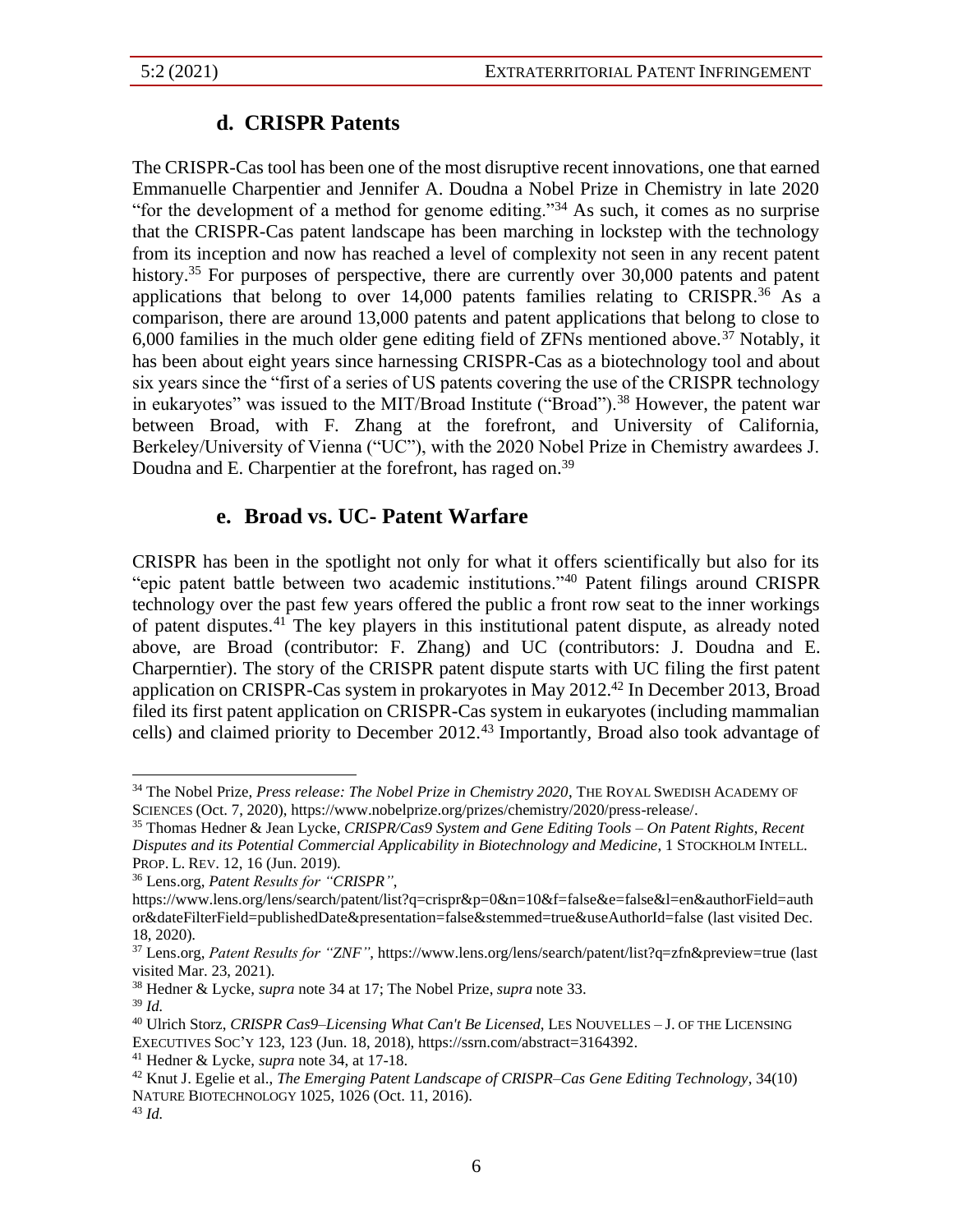the tools available through the USPTO and filed an accelerated examination request along with its patent filing.<sup>44</sup> Such an accelerated prosecution strategy led Broad to obtain the very first CRISPR patent (US8697359) in April 2014.<sup>45</sup> UC took notice of the patent and filed for interference proceedings with the USPTO in January 2016.<sup>46</sup> UC's patent (licensed to UC's spin-off Caribou Biosciences) issued in February 2016.<sup>47</sup> And the interference saga began with the USPTO being tasked with deciding "the interference issue and award [ing] one (or none) of the parties his or her respective patents."<sup>48</sup>

Briefly, when two or more actors assert that they, but not the other filers, have invented a particular invention first, an interference may be instituted.<sup>49</sup> An interference, a pre-AIA relict that has now been replaced by somewhat different derivation proceedings, has two prerequisite conditions: "each inventive party must have patentable subject matter [and] the patentable subject matter must actually interfere." <sup>50</sup> If the USPTO determines that both conditions are met, it declares an interference, and the matter generally moves to an administrative patent judge.<sup>51</sup> The proceeding itself "involves two stages: the preliminary motions phase and the priority phase."<sup>52</sup> The only two outcomes to an interference are either (1) "an award of priority to one of the parties" or  $(2)$  "a decision of no interference-in-fact."<sup>53</sup> Although priority is one of the issues that can be raised during an interference, "invalidity in view of prior art (lack of novelty, obviousness)[] and invalidity due to insufficiency of disclosure (lack of enablement, lack of written description)" can also be raised.<sup>54</sup> Put differently, when "the subject matter of a claim of one party would, if prior art, have anticipated or rendered obvious the subject matter of a claim of the opposing party and vice versa," then an interference exists.<sup>55</sup> Interference proceedings are immensely complex procedurally, time-consuming, and as costly as other inter partes proceedings.<sup>56</sup> At the conclusion of the initial proceedings, the losing party can then appeal to the US Court of Appeals for the Federal Circuit.<sup>57</sup>

Reportedly, Editas (Broad's commercial entity that licensed in Broad's patents) spent around \$15 million in the first round of interference.<sup>58</sup> As a comparison, commentators suggest

<sup>44</sup> *Id.*

<sup>45</sup> *Id.*

<sup>46</sup> *Id.*

<sup>47</sup> *Id.*

<sup>48</sup> *Id.*

<sup>49</sup> William F. Lawrence et al., *United States Interference Proceedings: When Inventions Collide*, BUILDING IP VALUE, http://www.buildingipvalue.com/n\_us/137\_141.htm (last visited Mar. 23, 2021).

<sup>&</sup>lt;sup>50</sup> *Id.* (To "actually interfere" can be viewed as circumstances where each actor claims rights to the same invention or subject matter – often, "the USPTO applies a two-way patentability test: invention A is the same patentable invention as an invention B when invention A is the same as or is obvious in view of invention B, assuming invention B is prior art with respect to invention A and vice versa").

<sup>51</sup> *Id.*

<sup>52</sup> *Id.*

<sup>53</sup> *Id.* <sup>54</sup> *Id.*

<sup>55</sup> 37 C.F.R. § 41.203(a).

<sup>56</sup> Lawrence et al., *supra* note 47.

<sup>57</sup> Knut J. Egelie et al., *The Emerging Patent Landscape of CRISPR–Cas Gene Editing Technology*, 34(10) NATURE BIOTECHNOLOGY 1025, 1026 (Oct. 11, 2016).

<sup>58</sup> Ulrich Storz, *CRISPR Cas9–Licensing What Can't Be Licensed*, LES NOUVELLES – J. OF THE LICENSING EXECUTIVES SOC'Y 123, 123 (Jun. 18, 2018), https://ssrn.com/abstract=3164392.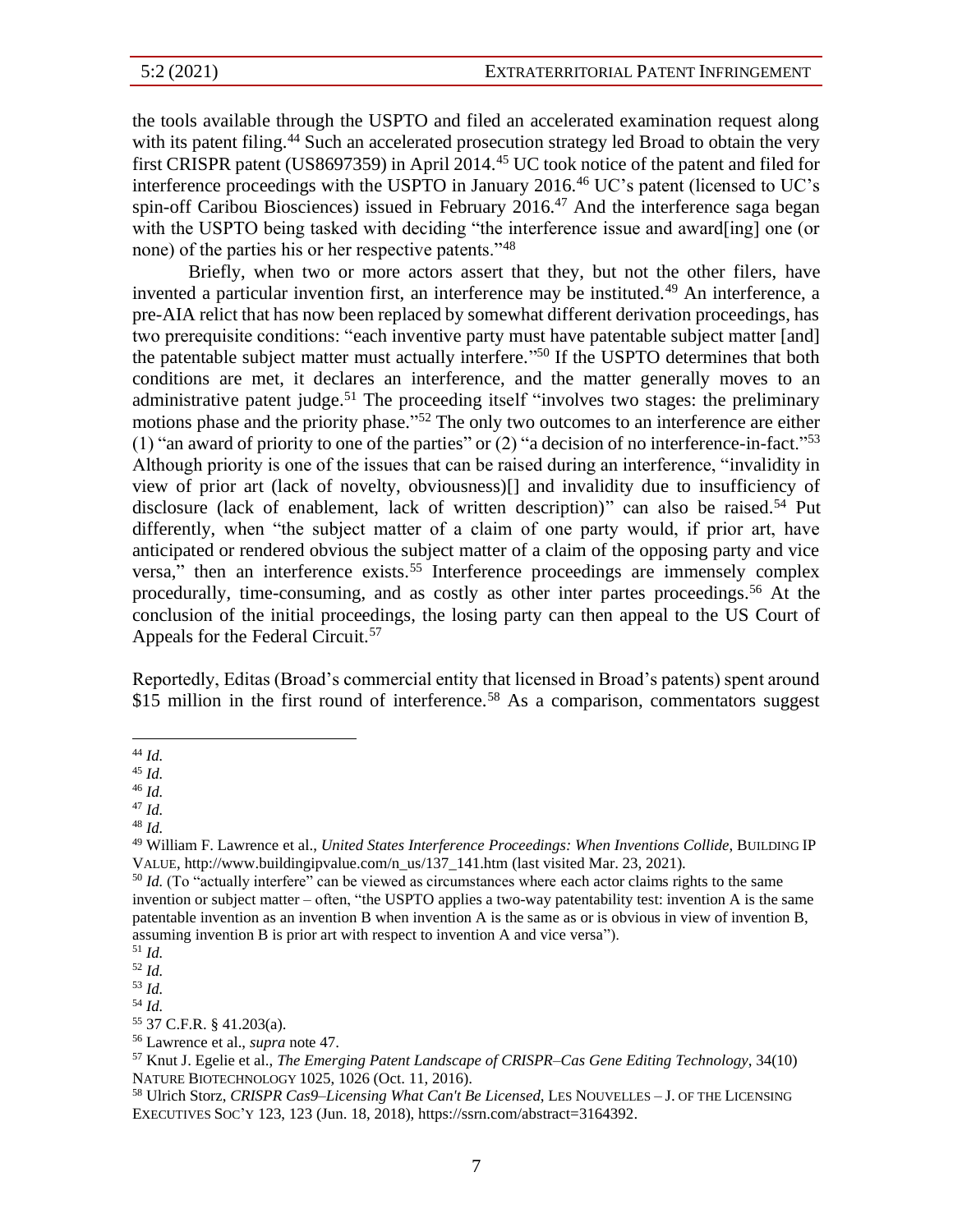budgeting up to \$1 million for a run-of-the-mill interference litigation.<sup>59</sup> Although what Editas spent may be a hefty amount, the potential revenue that an entity that holds patents on CRISPR technology is immense and well worth it in perspective.<sup>60</sup> In February 2017, the PTAB rendered its decision, favoring Broad in the interference proceedings because, in the USPTO's view, UC "had not provided an enabling disclosure to justify patent claims on the use in the complex cells and organisms [eukaryotes/mammalian cells] that Broad focused on."<sup>61</sup> This verdict offered an insight that there was no interference because "the eukaryotic CRISPR and other uses of the genome editor were separate inventions" independently patentable by the respective entities.<sup>62</sup> Unsurprisingly, UC appealed its loss, but in September 2018, the US Court of Appeals for the Federal Circuit affirmed PTAB's decision, solidifying Broad's victory in the first interference proceeding.<sup>63</sup>

To recap, the first interference proceedings concluded with outcome 2 noted above—a decision of no interference-in-fact because "Broad's invention, directed to CRISPR-Cas9 in eukaryotic cells" was patentably distinct from UC's invention, directed to "the CRISPR-Cas9 system generically."<sup>64</sup>

Even with this victory, Broad still could not sit on its laurels because UC instituted a second interference proceeding in June 2019, this time seeking to establish priority—that UC invented CRISPR for use in eukaryotes first.<sup>65</sup> UC triggered the current second interference by filing "new claims … shortly after conclusion of the first interference, which have essentially the same scope as Broad's claims that survived the first interference."<sup>66</sup> The examiner concluded that "the new UC claims were allowable except for a potential interference with Broad's claims, and the PTAB subsequently declared the second interference on June 24, 2019."<sup>67</sup>

In May 2020, both parties argued in front of the PTAB, where Broad's motion to wipe out this second interference altogether was denied.<sup>68</sup> Briefly, as part of the motion, Broad argued for judgement against UC because "the same issues based on the same facts were already

<sup>59</sup> Oblon, McClelland, Maier & Neustadt, L.L.P., PATENT INTERFERENCE PROCEEDINGS BEFORE THE USPTO*,*  https://www.oblon.com/A11960/assets/files/News/237.pdf (last visited Apr. 27, 2021).

<sup>60</sup> *See generally* Ulrich Storz, *CRISPR Cas9–Licensing What Can't Be Licensed*, LES NOUVELLES – J. OF THE LICENSING EXECUTIVES SOC'Y 123, 124 (Jun. 18, 2018), https://ssrn.com/abstract=3164392.

<sup>61</sup> *Id.* at 123.

<sup>62</sup> Jon Cohen, *The Latest Round in the CRISPR Patent Battle has an Apparent Victor, but the Fight Continues*, SCIENCE (Sep. 11, 2020, 6:40 PM), https://www.sciencemag.org/news/2020/09/latest-round-crispr-patentbattle-has-apparent-victor-fight-continues.

<sup>63</sup> Heidi Ledford, *Pivotal CRISPR Patent Battle won by Broad Institute*, NATURE (Sep. 10, 2018) https://www.nature.com/articles/d41586-018-06656-y.

<sup>64</sup> Louis Lieto et al., *Patent Trial and Appeal Board Issues Decision on CRISPR Patent Priority Dispute*, WILSON SONSINI (Sep. 22, 2020), https://www.wsgr.com/en/insights/patent-trial-and-appeal-board-issuesdecision-on-crispr-patent-priority-dispute.html.

<sup>6565</sup> Genetic Engineering & Biotechnology News, *Broad Institute, UC File Motions Lists in Latest CRISPR Interference Proceeding*, MCGOVERN INSTITUTE FOR BRAIN RESEARCH AT MIT (Aug. 1, 2019), https://www.genengnews.com/news/broad-institute-uc-file-motions-lists-in-latest-crispr-interferenceproceeding/.

<sup>66</sup> Lieto et al., *supra* note 62.

<sup>67</sup> *Id.*

<sup>68</sup> *Id.*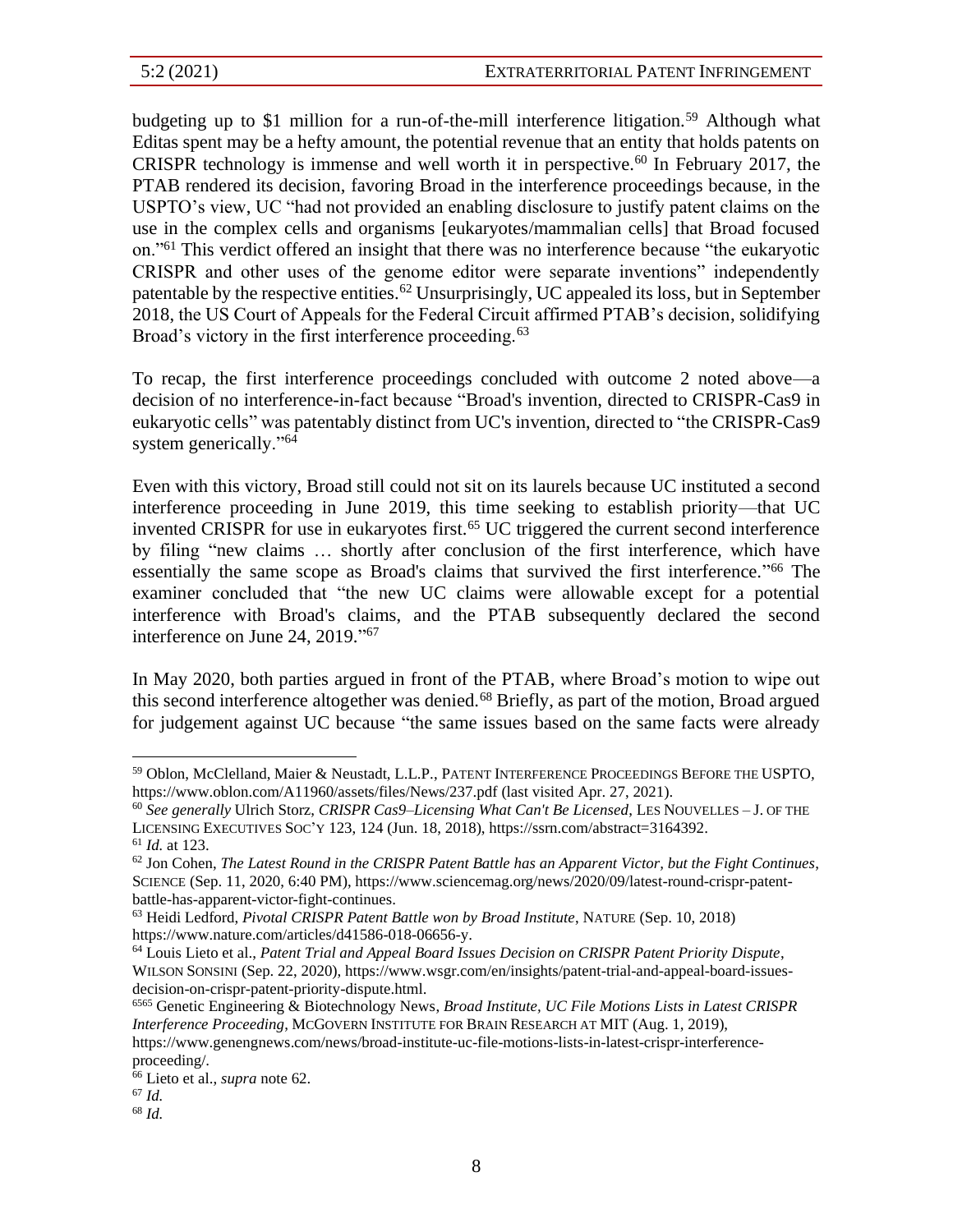litigated in the first interference."<sup>69</sup> However, the PTAB noted that it did not decide "priority or patentability of either party" in the first interference.<sup>70</sup> Although this was a setback to Broad, it was only a small win for UC because this merely allows the parties to offer evidence such as laboratory notebooks and for parties to take depositions in order to establish who "invented the disputed CRISPR-eukaryote system first."<sup>71</sup> The time periods for submitting these priority motions and any oppositions run out in May 2021.<sup>72</sup>

Thus, to this day, the CRISPR-Cas9 battle continues. The result of this drawn-out patent dispute is uncertainty as to who owns the CRISPR technology and, in turn, from whom to obtain a license to practice the technology without potential infringement liability and how much a license may be worth.<sup>73</sup> In the market's attempt to decipher what the value of these CRISPR licenses may be, the stock prices of commercial entities associated with Broad and UC have fluctuated with PTAB's decisions, and, thus, may provide some indication as to the value of these CRISPR licenses.<sup>74</sup> For example, since PTAB's decision was favorable to Broad in the first interference, the stock of Editas (which has a broad exclusive license to CRISPR-Cas9 patents from Broad) "has gone up roughly 36%," which translates to an increase of about \$265 million in Editas' market cap.<sup>75</sup> Concurrently, Intellia (one licensee of UC's CRISPR-Cas9 patents) lost in the neighborhood of \$100 million of its market cap.<sup>76</sup> Thus, it may be extrapolated that the CRISPR-Cas9 patent portfolio is valued "somewhere between \$100 million and \$265 million."<sup>77</sup> With the patent warfare between Broad and UC still in full swing, we will next take a look at the associated CRISPR-Cas licensing maze.

#### **f. Other Players in the CRISPR Field and the License Maze**

The complexities of the CRISPR patent landscape do not end with Broad and UC. Often, where there is potential for a significant economic gain, there are many suitors aiming to claim at least a slice of the pie—CRISPR is no exception. Other major players include Toolgen Inc., which has licensed its patent portfolio on "fundamental aspects of the CRISPR-Cas system in eukaryotes and modifications for improved specificity" to Thermo Fisher Scientific.<sup>78</sup> And in 2017, MilliporeSigma obtained grants of relatively broad Australian and European patents around "methods for modifying a chromosomal sequence in a eukaryotic cell by integrating a donor sequence involving at least one RNA-guided endonuclease, at least one RNA guide sequence and at least one donor sequence," which, in turn, makes the question about the freedom to operate even more complex.<sup>79</sup> Much of the early work on

- <sup>71</sup> *Id.*
- <sup>72</sup> *Id.*

<sup>69</sup> *Id.*

<sup>70</sup> *Id.*

<sup>73</sup> Knut J. Egelie et al., *The Emerging Patent Landscape of CRISPR–Cas Gene Editing Technology*, 34(10) NATURE BIOTECHNOLOGY 1025, 1027 (Oct. 11, 2016).

<sup>74</sup> Jacob S. Sherkow, *How Much is a CRISPR Patent License Worth?*, FORBES (Feb. 21, 2017, 05:00 AM), https://www.forbes.com/sites/jacobsherkow/2017/02/21/how-much-is-a-crispr-patent-licenseworth/?sh=19b0906c6b77.

<sup>75</sup> *Id.*

<sup>76</sup> *Id.*

<sup>77</sup> *Id.*

<sup>78</sup> Allen & Overy, *Key Players in CRISPR*, https://www.allenovery.com/en-gb/global/news-andinsights/crispr/key-players-in-crispr (last visited Dec. 20, 2020).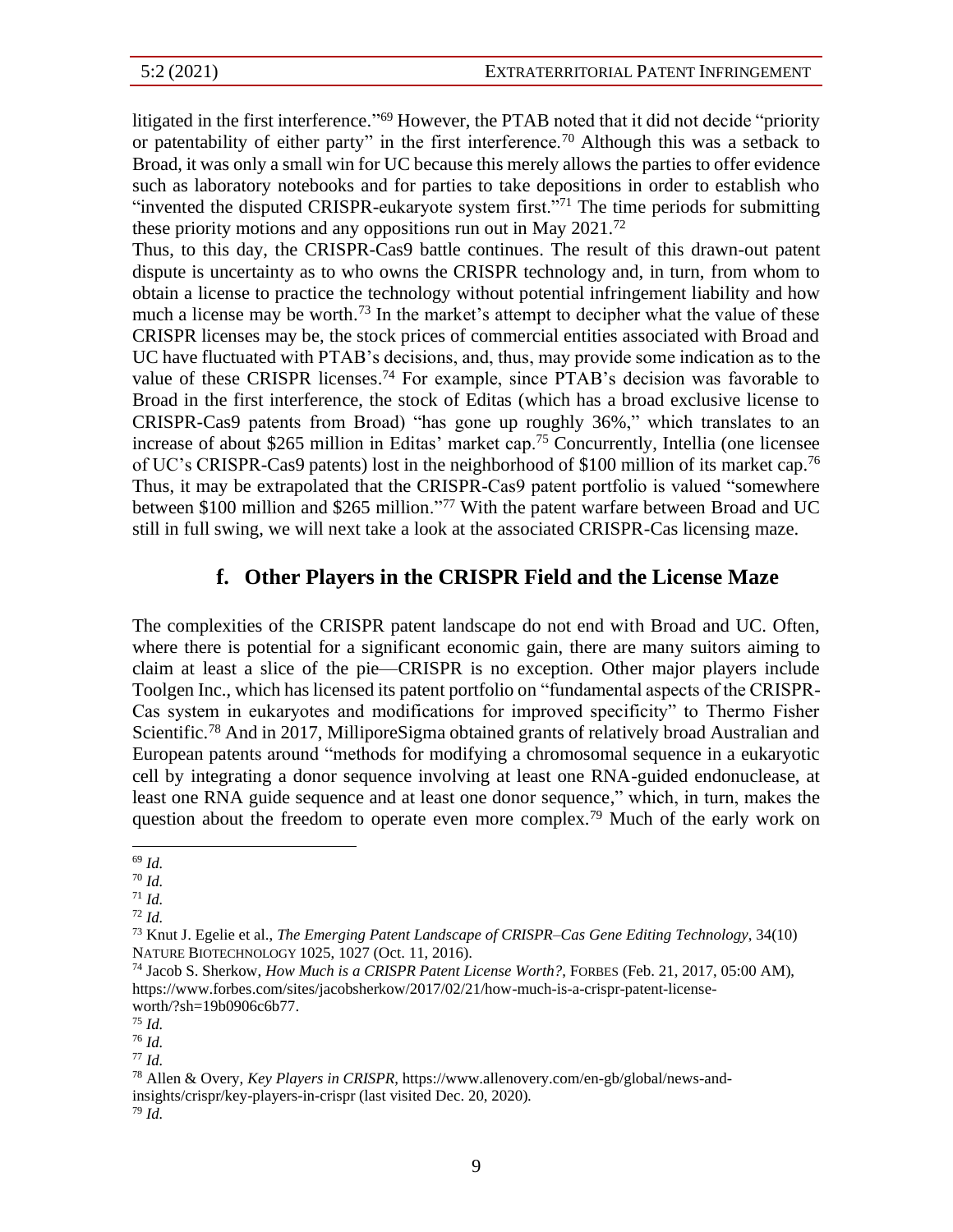CRISPR came from Vilnius University and is now covered by patents, albeit limited to *in vitro* uses, which have been exclusively licensed to DuPont and cross-licensed to Doudna's Caribou Biosciences and Intellia Therapeutics.<sup>80</sup> Cellectis, a known player in the CAR-T field, has a patent for the "use of CRISPR in the preparation of CAR-T cells, one of the main ex vivo uses of CRISPR technology."<sup>81</sup> DowDuPont entered into a non-exclusive license deal with Broad for access to some foundational CRISPR IP relating to agriculture.<sup>82</sup> Interestingly, because DuPont already has arrangements with Vilnius University, Doudna's Caribou, and Broad, DuPont possesses access to a large chunk of CRISPR IP in their particular area of application.<sup>83</sup> What becomes apparent is that the CRISPR IP space has become a paradigmatic patent thicket, first described by Carl Shapiro as "a dense web of overlapping intellectual property rights that a company must hack its way through in order to actually commercialize new technology."<sup>84</sup>

The cost of CRISPR licenses cannot be overlooked. Although such costs can only be approximately gauged from some SEC filing information, this information provides a sense of the scale of such license costs. For example, Editas entered into an exclusive license agreement with Broad relating to some key CRISPR-Cas9 IP, where Broad is entitled to receive, in the aggregate for relevant territories and diseases, clinical and regulatory milestone payments totaling around \$18.1 million and additionally \$90 million on certain sales milestones.<sup>85</sup> Another example is the CRISPR Therapeutics (co-founded by Emmanuel Charpentier) deal with Vertex Pharmaceuticals.<sup>86</sup> A part of this deal gives Vertex a nonexclusive license to certain CRISPR-Cas9 IP use for treatment of human disease including cystic fibrosis and sickle cell disease.<sup>87</sup> The terms of this license include "an up-front commitment of \$105 million to CRISPR [Therapeutics], including \$75 million in cash and a \$30 million equity investment" and the possibility of an additional \$420 million in milestone payments.88,89 Considering that more than a single license may likely be required in any given scenario, using CRISPR-Cas9 for commercial purposes may be cost prohibitive to most. The paradox is apparent—CRISPR is the least costly and most efficient gene editing technology once in the laboratory, but the patent landscape has interfered with broad liability-free access to it and driven up costs of licensing it for commercial purposes.

Now that we have made our way through the CRISPR-Cas9 technology, its patent saga, and its associated licensing maze, we will look beyond to other CRISPR effectors that have been identified in the recent years.

<sup>80</sup> *Id.*

<sup>81</sup> *Id.*

<sup>82</sup> *Id.*

<sup>83</sup> *Id.*

<sup>84</sup> Carl Shapiro, *Navigating the Patent Thicket: Cross Licenses, Patent Pools, and Standard-Setting*, U. CALIF., BERKELEY 1-32, 1 (Jun. 14, 2001).

<sup>85</sup> Editas Med., Inc., Registration Statement (Form S-1) (Jan. 4, 2016).

<sup>86</sup> Vertex Pharm., Inc. and CRISPR Therapeutics, Inc., Strategic Collaboration, Option and License Agreement (Exhibit 10.6) 34 (Oct. 26, 2015).

<sup>87</sup> *Id.*

<sup>88</sup> *Id.*

<sup>89</sup> Lauren Martz, *Modality Moves at Vertex*, BIOCENTURY (Jan. 17, 2019, 10:40 PM),

https://www.biocentury.com/article/300392/how-vertex-hopes-to-reach-more-patients-with-arbor-s-crisprtools.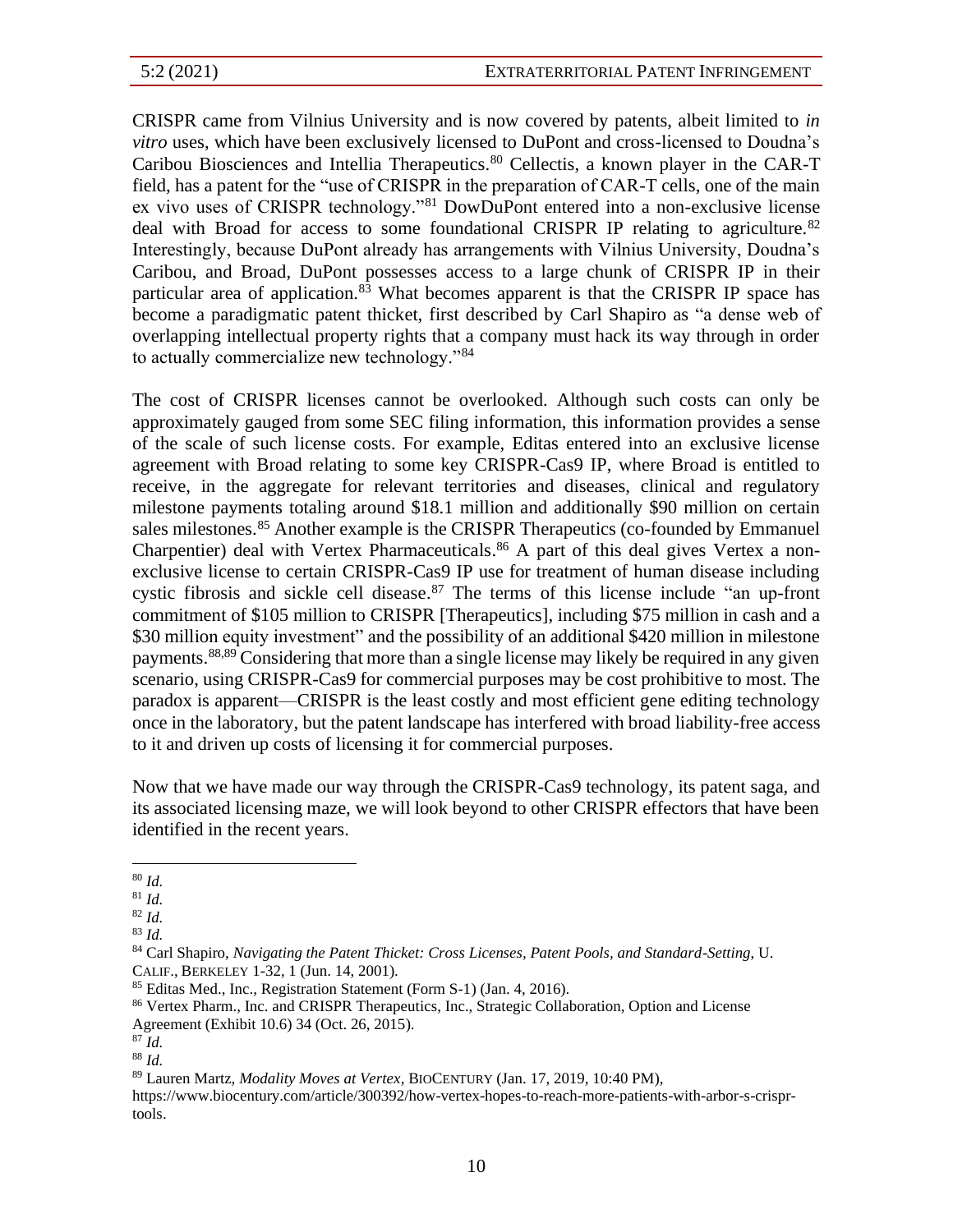# **g. Looking Beyond Cas9**

In part, because the uncertainties attendant ownership of the CRISPR-Cas9 system and the cost of obtaining licenses even if ownership is clear, groups have ventured out to identify other CRISPR effectors that may function as well or even better than Cas9. In the Class II type V CRISPR space, Arbor Biotechnologies has been active in identifying new effectors.<sup>90</sup> Arbor researchers have identified and characterized Cas12c, Cas12g, Cas12h, and Cas12i, most of which "demonstrate RNA-guided double-stranded DNA (dsDNA) interference activity" including Cas12i, which effectuates dsDNA nicking.<sup>91</sup> What this means is that these new CRISPR-Cas effectors have the potential to become additional—and possibly more efficient and accurate tools than Cas9—in the CRISPR toolbox. For example, Cas12i "could enhance double-nicking applications for high-fidelity genome editing."<sup>92</sup> That is important because one of the well-known concerns relating to gene editing with Cas9 is potential for off-target effects, whereas  $Cas12i$  appears to offer reduced off-target activities.<sup>93</sup>

In January 2019, Vertex entered into a deal with Arbor for access to these novel endonucleases.<sup>94</sup> Notably, Arbor and Vertex are examples of companies looking to "sidestep the complex IP landscape surrounding the more commonly used CRISPR-Cas9."<sup>95</sup> This is likely to become a trend, whereby young biotechnology companies looking to bring new Cas effectors to market are not shackled by the existing Cas9 IP landscape.

# **IV. Infringement**

# **a. Primer on Infringement**

In thinking about patent infringement but without delving into the basic patent doctrines indepth, one ought to briefly revisit the presumption of patent validity, patent claims delineating the boundaries of patent protection for a limited period of time, and territoriality of patent protection.

First, a patent enjoys the presumption of validity under 35 U.S. Code § 282.<sup>96</sup> Specifically, each of the claims is presumed to be valid independent of other claims in the patent.<sup>97</sup> Because of this presumption, "[t]he burden of establishing invalidity of a patent or any claim thereof shall rest on the party asserting such invalidity."<sup>98</sup>

<sup>90</sup> Winston X. Yan et al., *Functionally Diverse Type V CRISPR-Cas systems*, 363 SCIENCE, Jan. 4, 2019, at 88, 88.

<sup>91</sup> *Id.*

<sup>92</sup> *Id.* at 90.

<sup>93</sup> *Id.*

<sup>94</sup> Martz, *supra* note 84.

<sup>95</sup> *Id.*

<sup>96</sup> 35 U.S.C. § 282(a).

<sup>97</sup> *Id.*

<sup>98</sup> *See Id.*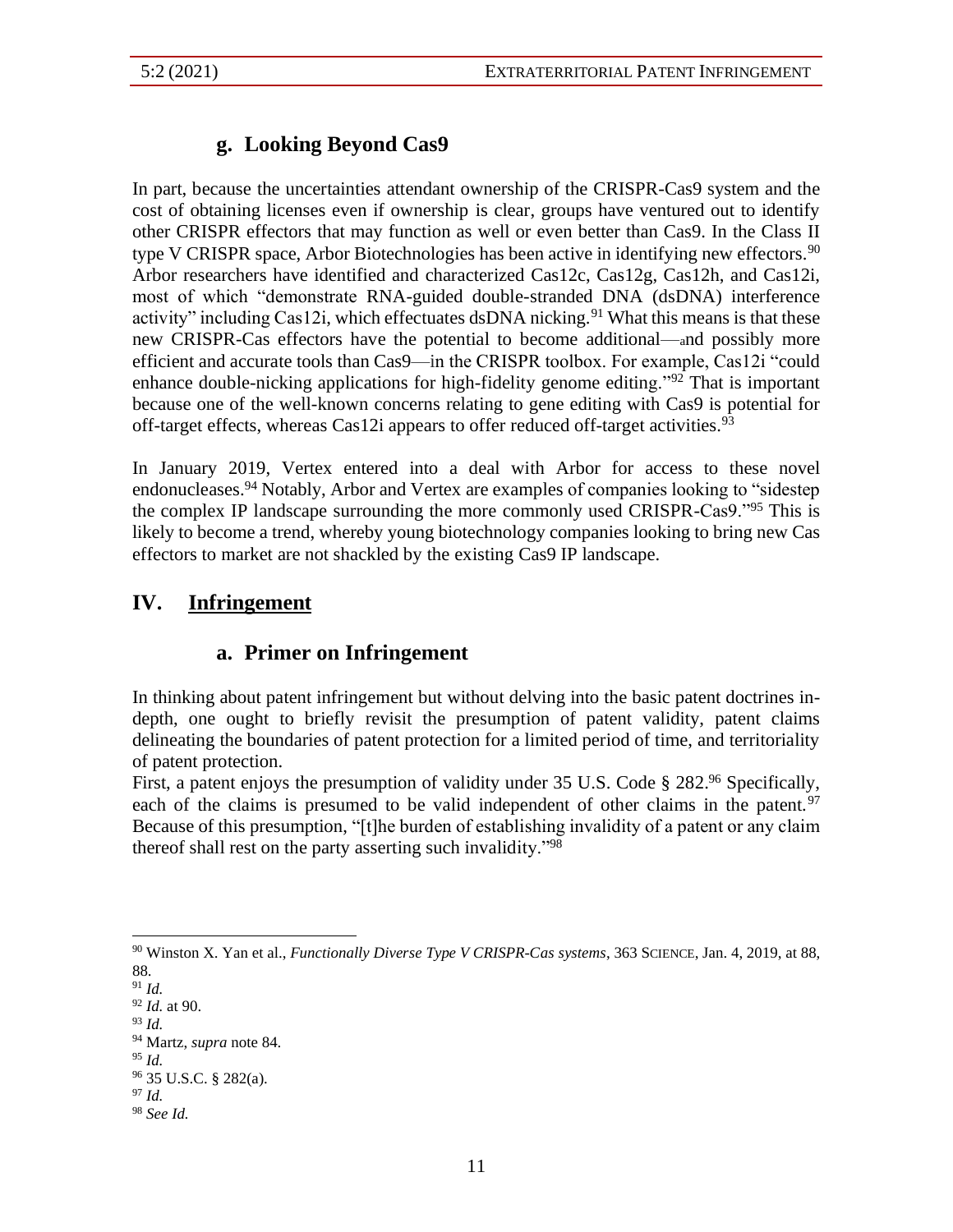Second, 35 U.S. Code § 271(a) provides that whoever practices (makes, uses, offers to sell, or sells) a patented invention infringes a patent.<sup>99</sup> In turn, patent owners are entitled to exclude others from practicing their patented invention, the boundaries of which are delineated by the claims.<sup>100</sup> The claims are what "provide the measure of the patentee's right to exclude."<sup>101</sup> The scope of the claims in any infringement suit are first construed during a *Markman* hearing, named after a Supreme Court case that charged judges with the interpretation of patent claims as a matter of law.<sup>102</sup> However, the Court was silent on what procedures judges should follow when engaging in such claim construction, thus, leaving the door open for local patent rules.<sup>103</sup> In interpreting the claims, judges seek to determine what each of the words in the claim mean in light of the specification, drawings, and any prosecution history in order to determine the so-called 'metes and bounds' of the claimed invention.<sup>104</sup> This remains a herculean task for U.S. District Court judges as evidenced by the relatively high reversal rate.<sup>105</sup> The task may be simply insurmountable for generalist judges, or potentially the Federal Circuit prefers to write on a clean slate. Although the percentage of cases with at least one construed claim reversed on appeal declined from around 40.6% pre-*Phillips* to around 29.5% post-*Philips* (after 2005), it still remains much higher than the most recent average reversal rate of around 11% for U.S. Court of Appeals for the Federal Circuit.<sup>106</sup> Some have suggested that the drop in reversal rates may be due to different appellate panels being more or less friendly to construction based on "intrinsic evidence [such as] the claim themselves, the specification, and the prosecution history" as compared to extrinsic evidence such as "dictionaries, encyclopedias, and treatises; expert testimony; inventor testimony; and evidence of industry practice and norms."<sup>107</sup> Despite a drop in reversal rates, with such variation among different appellate panels as discussed above, "the problems of *de novo* review" by the Federal Circuit remain.<sup>108</sup>

Often, claim construction can be outcome determinative by pressing the parties to settle once the district court defines the parameters of the patent claims.<sup>109</sup> At this juncture, one might be tempted to move along to the CAFC merely because of the high reversal rates and potentially get a second bite at the apple. However, despite the high reversal rates relative to the average reversal rates, about 70% of cases still are not reversed. In turn, assuming that the parties do not settle, the next step in infringement determination is for the jury to compare

<sup>99</sup> *See* 35 U.S.C. § 271(a).

<sup>100</sup> Dan L. Burk & Mark A. Lemley, *Fence Posts or Sign Posts? Rethinking Patent Claim Construction*, 157 U.PA. L. REV. 1743, 1747 (2009).

<sup>101</sup> *Johnson & Johnston Assoc. v. R.E. Serv. Co.*, 285 F.3d 1046, 1052 (Fed. Cir. 2002).

<sup>102</sup> *See Markman v. Westview Instruments, Inc.*, 517 U.S. 370 (1996).

<sup>103</sup> Megan M. La Belle, *The Local Rules of Patent Procedure*, 47 ARIZ.ST. L.J. 63, 67 (2013).

<sup>104</sup> *Markman*, *supra* note 97 at 373.

<sup>105</sup> J. Jonas Anderson & Peter S. Menell, *Informal Deference: A Historical, Empirical, and Normative Analysis of Patent Claim Construction*, 108(1) NW. U. L. REV. 1, 5 (2014); *see also* United States Court of Appeals for the Federal Circuit, *Appeals Filed, Terminated, and Pending - Table B-8*, http://www.cafc.uscourts.gov/the-court/statistics (last visited Dec. 22, 2020).

<sup>106</sup> *Id.*; *Phillips v. AWH Corp.*, 415 F.3d 1303, 1317 (Fed. Cir. 2005); *see also* Anderson & Menell, *supra* note 100 at 31 (Briefly, the hotly-contested *Phillips* case clarified that judges may only rely on extrinsic evidence to construe the claims if the intrinsic evidence is not sufficient, which arguably is one of the reasons for the drop in the reversal rates.)

<sup>107</sup> Anderson & Menell, *supra* note 100 at 25, 43.

<sup>108</sup> *Id.* at 76.

<sup>109</sup> Burk & Lemley, *supra* note 95 at 1762.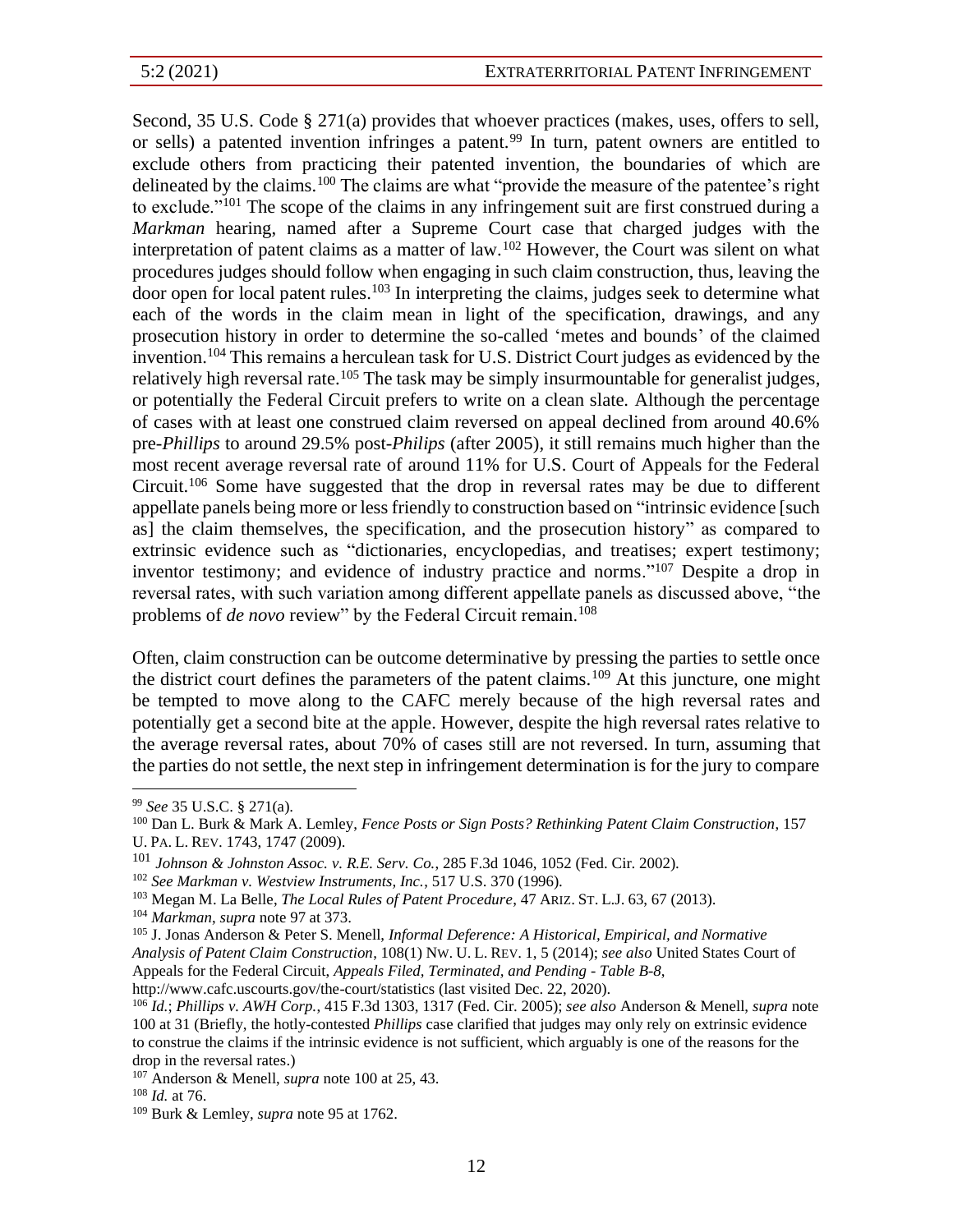the accused process or device to each element of each construed claim to determine if there is literal infringement under  $271(a)$ .<sup>110</sup> If at least one element is missing, there can be no literal infringement.<sup>111</sup> However, there may still be a finding of infringement under the doctrine of equivalents "if two devices do the same work in substantially the same way, and accomplish substantially the same result" because "they are the same, even though they differ in name, form or shape."<sup>112</sup>

At first blush, patent protection is defined by the concrete boundaries of strict territoriality and the claimed elements, the latter of which has a somewhat longer history. However, over the recent years the boundaries relating to territoriality have morphed from a rigid picket fence to something akin to a permeable membrane.<sup>113</sup> The first such permeable area, assuming there is a finding of infringement under 271(a), is liability under secondary infringement.<sup>114</sup> Such expansion beyond literal infringement includes Section 271(b), which prescribes that an entity may be liable for patent infringement if it "actively induces infringement" by another party.<sup>115</sup> The patentee must, however, show that there was actual infringement along with knowledge of the patent and knowledge that the defendant's acts will infringe on the patent.<sup>116</sup> Such infringement by inducement can be drawn to situations where the patented technology has multiple uses, one of which happens to be infringing.<sup>117</sup> One example is the *Lucent Technologies* case where the court found infringement when, despite the "entire software package ha[ving] substantial non-infringing uses[,]" the Microsoft Outlook date-picker tool "was 'especially made or especially adapted for' practicing the claimed method." <sup>118</sup> The Federal Circuit in *Global-Tech* elucidated the fact that both knowledge and intent are required to be found liable for induced infringement.<sup>119</sup> The requisite knowledge may come from actual knowledge or even willful blindness (defined as a deliberate action to avoid confirming high probability of liability) while intent is interpreted as an actual desire to cause infringement.<sup>120</sup>

Contributory infringement under 271(c) is another expansion beyond the rigid literal infringement boundaries.<sup>121</sup> Contributory infringement occurs when an entity supplies components of a patent invention that can only be used in that patented invention.<sup>122</sup> If the supplied component is a staple article or has non-trivial alternative uses that are plausibly non-infringing, then the alleged infringer cannot be liable for contributory infringement.<sup>123</sup>

<sup>110</sup> Upcounsel, *Patent Infringement Analysis: Everything You Need to Know*,

https://www.upcounsel.com/patent-infringement-analysis (last visited Dec. 22, 2020).

<sup>111</sup> *Warner-Jenkinson Co. v. Hilton Davis Chem. Co.*, 520 U.S. 17, 40 (1997); *see also TIP Sys., LLC v. Phillips & Brooks/Gladwin, Inc.*, 529 F.3d 1364, 1376–77 (Fed. Cir. 2008).

<sup>112</sup> *Graver Tank & Mfg. Co. v. Linde Air Products Co.*, 339 U.S. 605, 608 (1950).

<sup>113</sup> Sarah R. Wasserman Rajec, *Infringement, Unbound*, 32(1) HARV. J.L. & TECH. 118, 119-20 (2018).

 $114$  *Id.* at 146.

<sup>115</sup> 35 U.S.C. § 271(b).

<sup>116</sup> *Global-Tech Appliances, Inc. v. SEB S.A.*, 563 U.S. 754, 759, 764–66 (2011).

<sup>117</sup> *Id.* at 764.

<sup>118</sup> *Lucent Techs., Inc. v. Gateway, Inc.*, 580 F.3d 1301, 1320 (Fed. Cir. 2009).

<sup>119</sup> *Global-Tech Appliances*, *supra* note 112 at 760.

<sup>120</sup> *Id.* at 760, 766.

<sup>121</sup> Sarah R. Wasserman Rajec, *Infringement, Unbound*, 32(1) HARV. J.L. & TECH. 118, 146 (2018).

<sup>122</sup> 35 U.S.C. § 271(c).

<sup>123</sup> *Id.*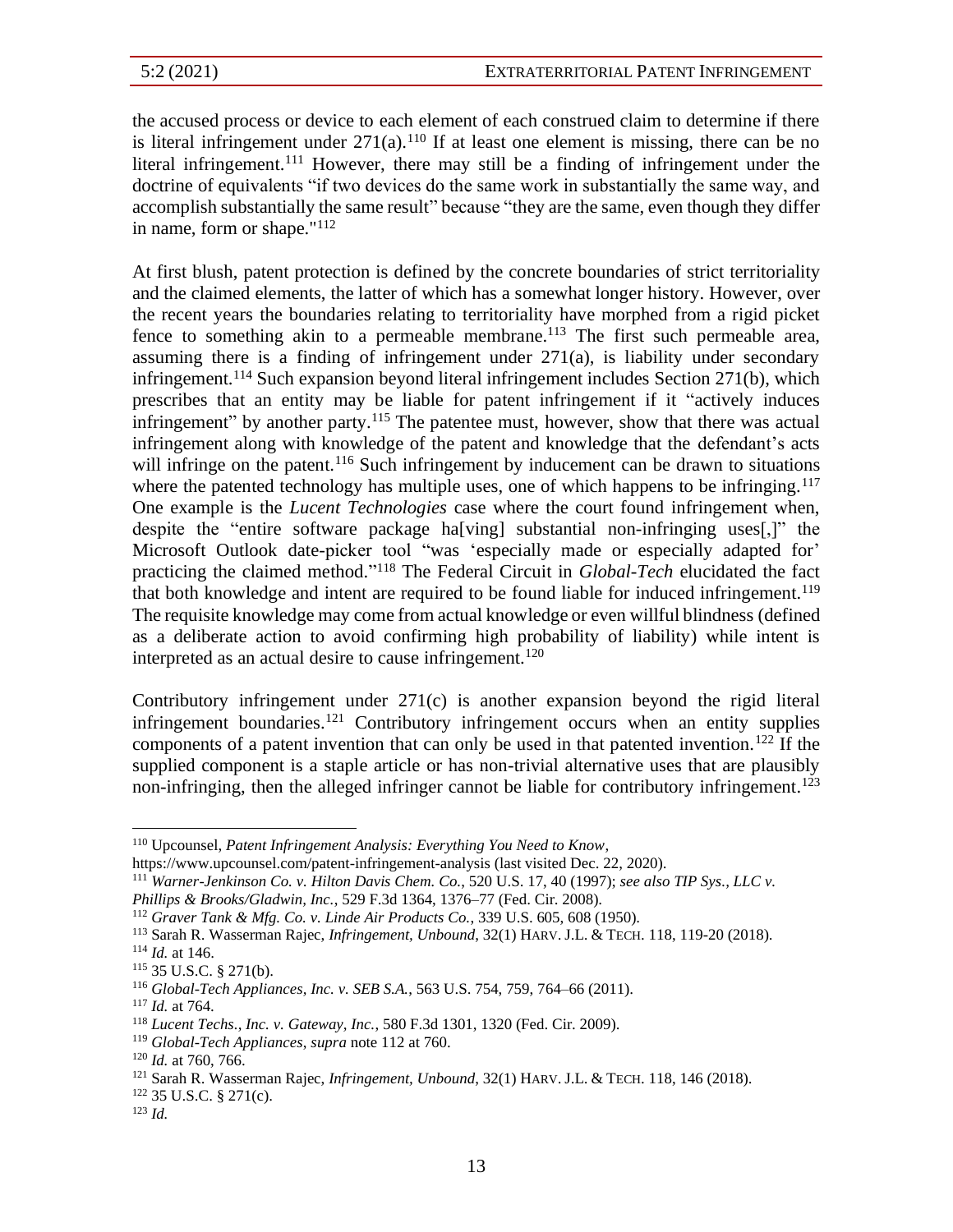Similar to induced infringement, the knowledge and intent requirements apply equally to contributory infringement as well.<sup>124</sup> These secondary infringement doctrines loosen the boundaries of patent protection to encompass additional potentially infringing acts.<sup>125</sup> However, one important limitation remains with respect to 271(b) and 271(c)—infringement acts must occur in the United States.<sup>126</sup> A strategic infringer might then opt to practice part of the patented invention outside the U.S. to circumvent these provisions, but not so fast. The terrain is far more complex.

Now that we have briefly reviewed doctrines underlying domestic patent infringement, we will turn our attention to its extraterritorial counterparts: Sections  $271(f)(1)$  and  $271(f)(2)$ .

### **b. Extraterritoriality**

Historically, a concrete pillar of patent law has been territoriality. Patents are generally understood to be creatures of national laws or of multi-national and international agreements that are transposed into domestic law. <sup>127</sup> The basic premise of patent law rests on the notion of territoriality through conferring exclusionary rights to the patentee within the geographical bounds where any such patent issued—"within the United States."<sup>128</sup> As Justice Ginsburg noted in the 2017 *Lexmark* case, "[p]atent law is territorial. When an inventor receives a U.S. patent, that patent provides no protection abroad."<sup>129</sup>

The Supreme Court first discussed the extraterritorial reach (or lack thereof) of patent law in 1972's *Deepsouth Packing Co. v. Laitram Corp.*<sup>130</sup> In *Deepsouth*, the Court explicitly noted that "[o]ur patent system makes no claim to extraterritorial effect."<sup>131</sup> As a result of this case, for many years a loophole existed in the patent system for savvy infringers to exploit.<sup>132</sup> In *Deepsouth*, a multi-component shrimp deveining machine was patented in the United States.<sup>133</sup> If an identical machine was assembled or used in the US, it would literally infringe on a patent; however, what would happen if each of the patented components of the machine were to be made in the US and then merely shipped abroad to be assembled into the final patented product? According to the Court in *Deepsouth*, because US laws do not apply extraterritorially, there is no infringement regardless of the eventual shipping of those patented US-made components abroad, assembly of those components into a complete machine in about an hour, and the eventual use of the patented machine.<sup>134</sup> To a modern

<sup>124</sup> Sarah R. Wasserman Rajec, *Infringement, Unbound*, 32(1) HARV. J.L. & TECH. 118, 123-24 (2018). <sup>125</sup> *Id.* at 155-56.

<sup>126</sup> *Id.*

<sup>127</sup> Timothy R. Holbrook, *What Counts as Extraterritorial in Patent Law?*, 25(2) B.U. J.SCI. & TECH. L. 291, 294-95 (2019).

<sup>128</sup> 35 U.S.C. § 271(a); Holbrook, *supra* note 122, at 294-95.

<sup>129</sup> *Impression Prods., Inc. v. Lexmark Int'l, Inc.*, 137 S. Ct. 1523, 1538 (2017) (Ginsburg, J., concurring in part).

<sup>130</sup> 406 U.S. 518, 531 (1972).

<sup>131</sup> *Id.*

<sup>132</sup> Sarah R. Wasserman Rajec, *Infringement, Unbound*, 32(1) HARV. J.L. & TECH. 118, 119-20 (2018).

<sup>133</sup> *Deepsouth Packing*, 406 U.S. at 519-20.

<sup>134</sup> *Id.* at 524, 528.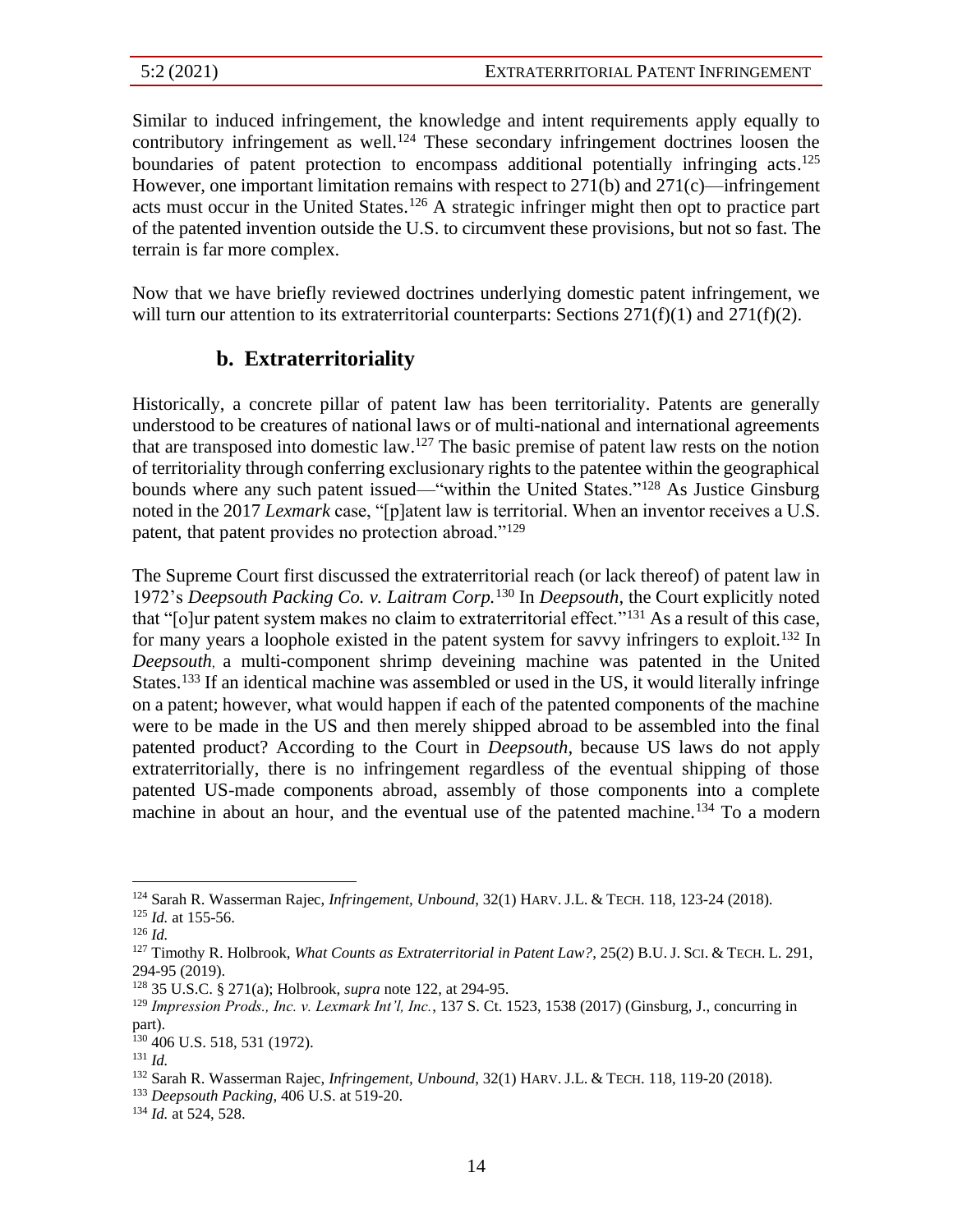patent reader, this seems unpalatable because this permits a potential infringer to avoid patent infringement by assembling the US-patented invention outside the US. 135

In 1984, Congress moved to correct this loophole by passing Section 271(f), which in part provides that patent infringement includes "supply[ing] in or from the United States all or a substantial portion of the components of a patented invention, where such components are uncombined in whole or in part, in such manner as to actively induce the combination of such components outside the United States."<sup>136</sup> The second paragraph of 271(f) addresses the export of any component of a patented invention "that is especially made or especially adapted for use in the invention and not a staple article or commodity of commerce suitable for substantial noninfringing use."<sup>137</sup> The  $271(f)(1)$  and  $271(f)(2)$  are extraterritorial counterparts of 271(b) and 271(c) that regulate the import and export of components for patented inventions that now establish a path to potential infringement liability ex-US.

### **c. Modern Interpretations of 271**

Recent case law, however, has buttressed the presumption against extraterritoriality of patent protection and only pushed itself as far as the statute in  $271(f)$  prescribes.<sup>138</sup> The basic premise that US laws should only govern activities within the US remains strong. Importantly, 271(f) is limited to the movement of patented *components* across the US border. In turn, if something is determined to not be a component,  $271(f)$  does not apply.

Legal discussions relating to 271(f) increased after 2004, starting with the *Pelligrini* case.<sup>139</sup> In *Pellegrini*, the court found that 271(f) liability does not exist where only the instructions for making a component of a patented invention were supplied from the US, not the physical component. <sup>140</sup> In other words, if a component is not physically present in the US and then exported to form the patented invention abroad,  $271(f)$  does not attach.<sup>141</sup> In the gene editing context, there appears to be a loophole—supplying a genetic sequence that happens to encode for gRNAs (provide "instructions"). These instructions may come in the shape of a letter code sequence of an RNA guide or a nucleic acid encoding the RNA guide or even "[r]eadyto-use gRNAs in a purified RNA format suitable for microinjection or cell culture," which can be sequenced in a routine way to arrive at a code sequence.<sup>142</sup> For example, a gRNA to be used in the patented CRISPR-Cas complex abroad would not trigger 271(f). In turn, if the courts follow *Pelligrini* and interpret that a component may only be a physical component such as the above mentioned ready-to-use gRNA, but not be the coding sequences (which are the instructions to produce the gRNA via routine laboratory steps), then potential infringers in the biotech space may be uniquely positioned to circumvent 271(f) liability.

<sup>135</sup> Rajec, *supra* note 127, at 312.

<sup>136</sup> *See* 35 U.S.C. § 271(f)(1).

<sup>137</sup> 35 U.S.C. § 271(f)(2)*.*

<sup>138</sup> Rajec, *supra* note 127, at 312.

<sup>139</sup> *See generally Pellegrini v. Analog Devices, Inc.*, 375 F.3d 1113 (Fed. Cir. 2004).

<sup>140</sup> *Id.* at 1117-18.

<sup>141</sup> *Id.* at 1117.

<sup>142</sup> Millipore Sigma, *CRISPR Cas 9 Nuclease RNA-guided Genome Editing*,

https://www.sigmaaldrich.com/technical-documents/articles/biology/crispr-cas9-genome-editing.html#all-inone (last visited Mar. 25, 2021).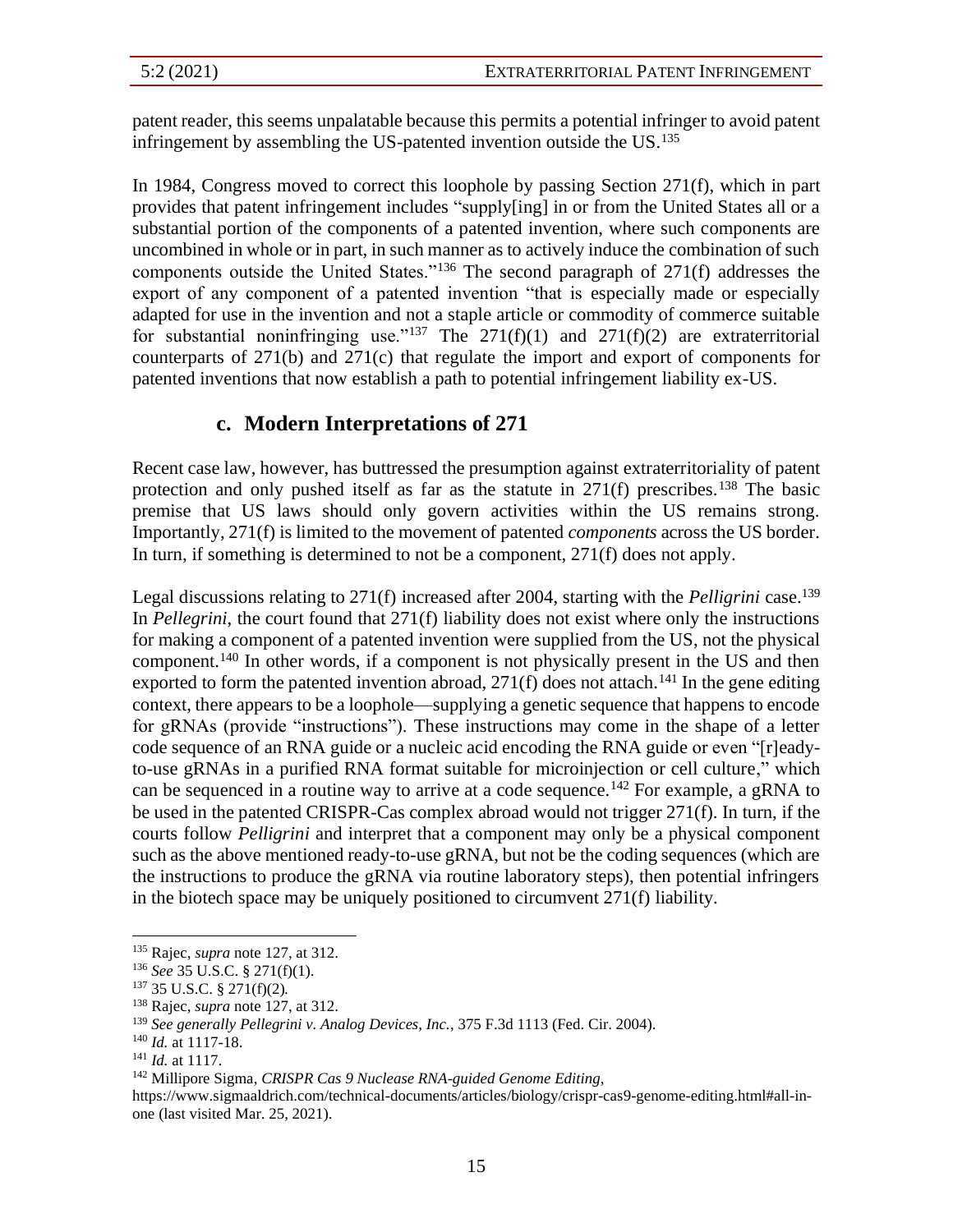The next year, the Federal Circuit in *Eolas Techs., Inc. v. Microsoft Corp.* set out to address whether software code created in the US and then exported in identical form on a golden master disk to be integrated "as an operating element of the ultimate device" could trigger Section 271(f) liability.<sup>143</sup> Here, Eolas claimed that Microsoft's Internet Explorer browser infringed on Eolas' patent claims because Microsoft shipped golden master disks with Windows OS that included the allegedly infringing browser abroad.<sup>144</sup> Said another way, in this case Microsoft appears to have duplicated allegedly infringing browser software (as part of an operating system) onto disks and exported those disks, not the intangible software itself in isolation, abroad. On the surface, this implicates  $271(f)(1)$ ; which, in short, provides an avenue for a patentee to hold an infringer liable for exporting a part or a component of the patent invention.<sup>145</sup> The court elucidated that a "component" within the meaning of  $271(f)$  is not limited to physical parts and can also include intangible patented inventions such as software code on golden master disks because the plain language of 271(f) does not include a tangibility requirement.<sup>146</sup>

The same year, the Federal Circuit in *Microsoft v. AT&T* addressed whether an intangible software code itself is a "component" within the meaning of the statute.<sup>147</sup> It found that software code itself is not a component of a patented invention because it is not a tangible object; thus, generating software code in the US for installation abroad does not trigger infringement liability.<sup>148</sup> However, if the code is fixed or embodied in a physical form in the US and later used ex-US to be installed using that physical medium, then the software code becomes a "component" for purposes of the statute.<sup>149</sup>

In the 2017 *AT&T* case, the Supreme Court held that "Microsoft did not supply combinable components of a patented invention when it shipped master disks abroad to be copied."<sup>150</sup> The Court viewed that "any software detached from an activating medium … remains uncombinable."<sup>151</sup> The nuanced logic of the Court, which appears to draw from copyrightlike thinking, rests on the distinction between the software copy embodied on the master disk and the copies subsequently installed on computers. In turn, without a computer—an activating medium—software alone cannot be combined because it is just information, which cannot be treated as a component.

Moreover, because copies of Windows were made and then installed abroad, supplying of the "component" was not *from* the US but foreign countries and, thus, there was no 271(f) liability.<sup>152</sup> The takeaway from this decision is that information itself is not a component for

<sup>143</sup> *Eolas Techs., Inc. v. Microsoft Corp.*, 399 F.3d 1325, 1339 (Fed. Cir. 2005).

<sup>144</sup> *Eolas*, 399 F.3d at 1331.

<sup>145</sup> 35 U.S.C. § 271(f)(1).

<sup>146</sup> *Eolas*, 399 F.3d at 1340.

<sup>147</sup> *Microsoft Corp. v. AT & T Corp.*, 550 U.S. 437, 438 (2007).

<sup>148</sup> *Id.* at 457.

<sup>149</sup> *Id.* at 449.

<sup>150</sup> McDermott Will & Emery, *En banc Federal Circuit Overturns Union Carbide, Rules that Methods are not Subject to 35 U.S.C. § 271(f) Infringement Claims*, LEXOLOGY (Aug. 20, 2009),

https://www.lexology.com/library/detail.aspx?g=9fe26c08-f39e-4fbd-85df-b04dc882c07e.

<sup>151</sup> *Microsoft Corp. v. AT & T*, 550 U.S. at *449.*

<sup>152</sup> McDermott, *supra* note 145.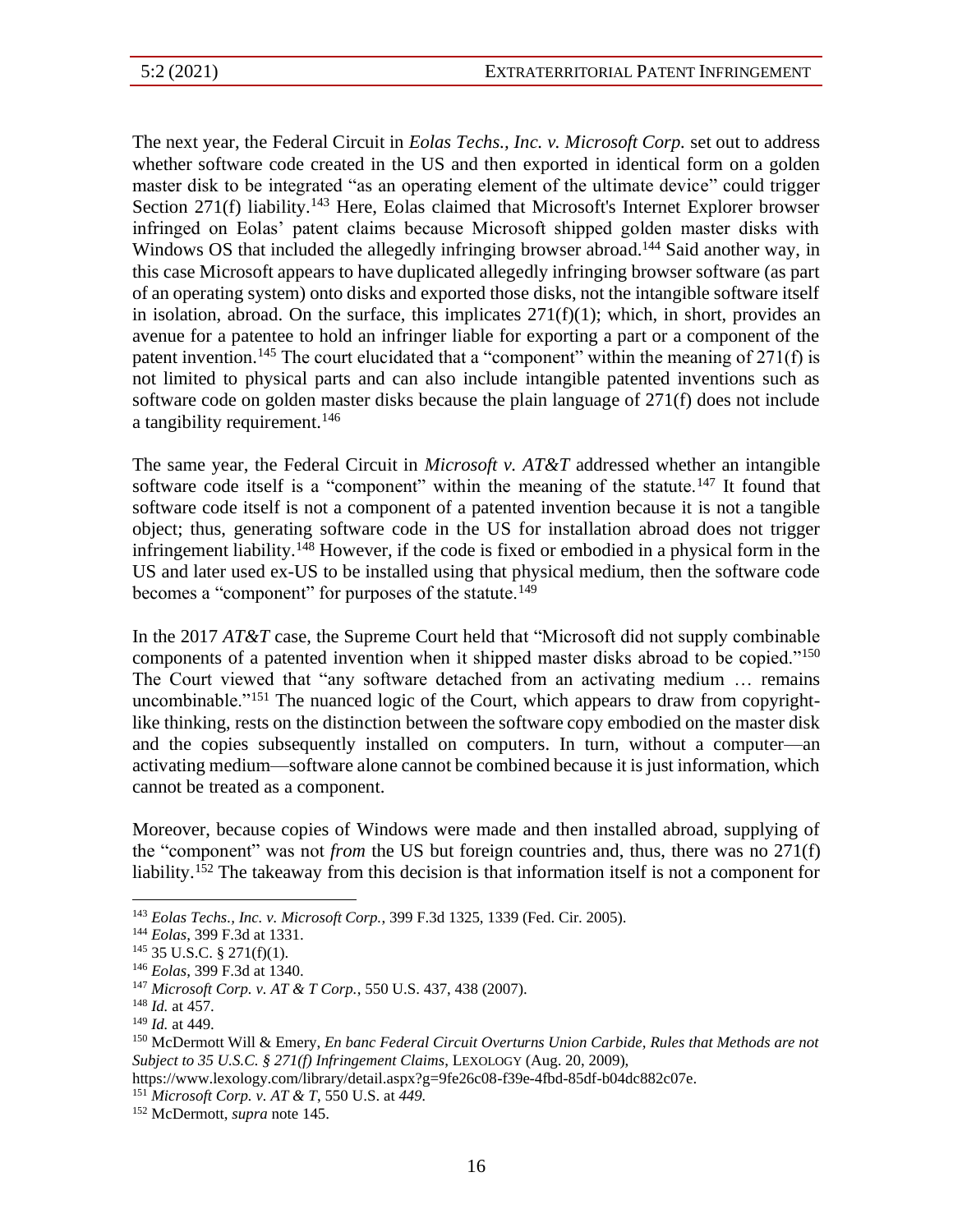purposes of 271(f). However, if a component of a patented invention is information-based and happens to be exported from the US in a tangible physical form in order to arrive at the patented invention abroad, 271(f) infringement liability may attach.

A decade later in *Life Techs. Corp. v. Promega Corp.*, the Federal Circuit addressed whether supplying just one component of a multi-component invention can trigger liability under Section 271(f)(1) (which specifies "all or a substantial portion of the components").<sup>153</sup> This case involved a patent on a genetic testing kit that was made up of five components, wherein four of these components were manufactured in the UK and the fifth was made in the US and shipped to the UK for assembly there.<sup>154</sup> The Court held "that a single component does not constitute a substantial portion of the components that can give rise to liability under §  $271(f)(1)$ ."<sup>155</sup> In doing so, the Court declined to give credence to the importance of a single, vital in making the entire patented invention function.<sup>156</sup> In short, for an infringer to trigger  $271(f)(1)$  liability, the infringer would need to export more than one component of a multicomponent patented invention, but it remains to be seen how much more would be required.<sup>157</sup> That said, one may envision some clever claim-drafting to circumvent the Court's formalistic quantitative approach.

Now that we have toured some of the relevant precedent, we will explore what a component may be in the CRISPR-Cas space.

# **d. What is a "Component" in CRISPR-Cas?**

Precedent discussed above reveals that applicability of 271(f) liability to a certain patented invention turns on what the court views as a "component." I propose that coding sequences for novel gRNAs and Cas proteins (if patented) should constitute a component and, if supplied from the US, should trigger 271(f) liability.

Notably, CRISPR-Cas is likely not going to be an exception in that the definition of a "component" will still likely be outcome-determinative. Biotechnology and gene editing in particular are complex fields, so determining what a component may be is not as simple as defining whether, for example, a catalyst in a reaction is a component or pinpointing whether a chemical moiety has been supplied from the US. I begin with the basic building blocks of nucleotides and amino acids, moving up to protein domains, and ending at a high level of Cas proteins and gRNAs themselves.

In order to ascertain the potential areas that the courts might review when determining what a component is in CRISPR-Cas space, below reproduced is a picture claim 15 from the first patent issued to Broad (US8697359B1).<sup>158</sup>

<sup>153</sup> 137 S. Ct. 734, 742 (2017).

<sup>154</sup> *Id.* at 738.

<sup>155</sup> *Id.* at 737.

<sup>156</sup> *Id.* at 741.

<sup>157</sup> *Id.* at 742.

<sup>158</sup> U.S. Patent No. 8,697,359 (issued Apr. 15, 2014).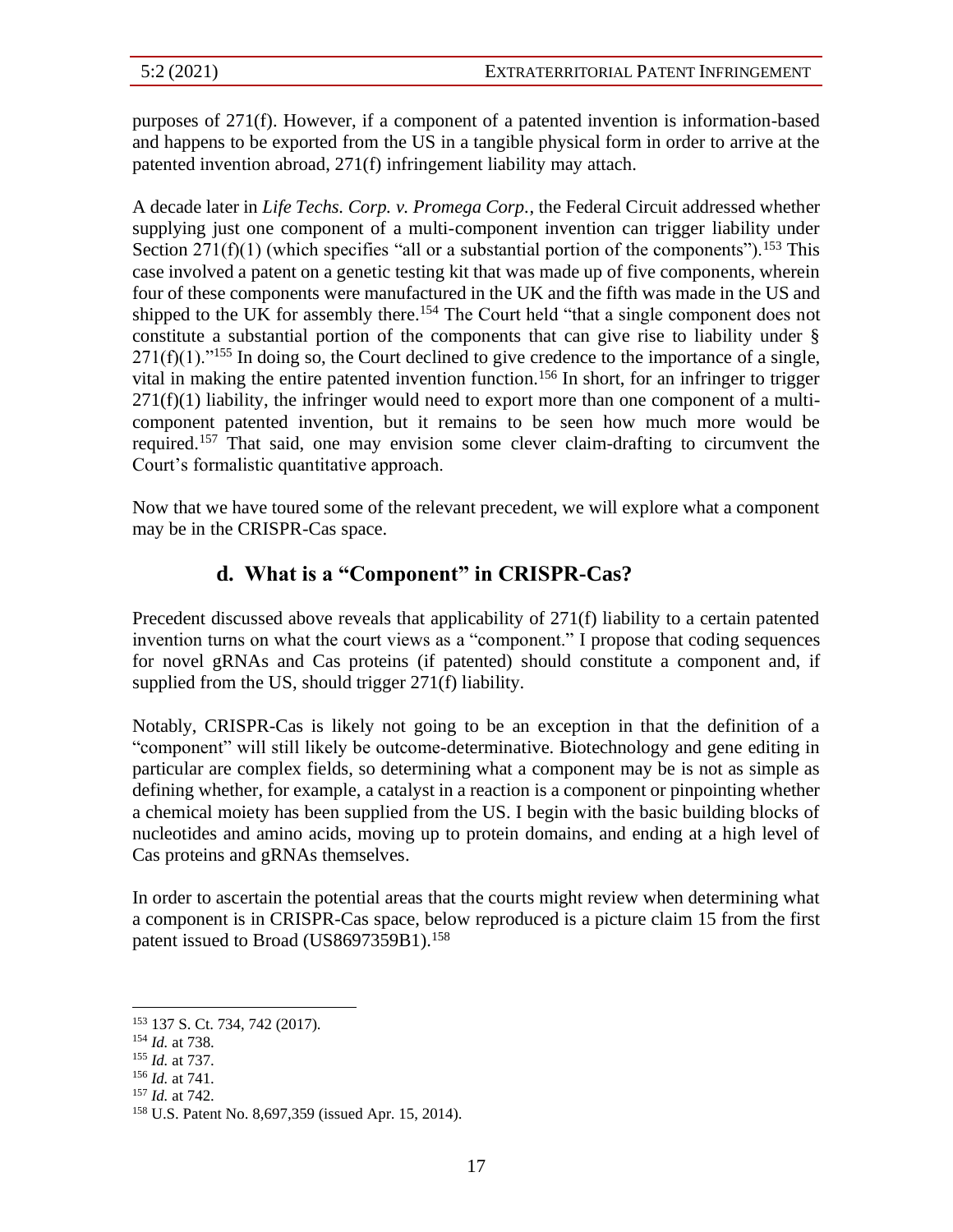15. An engineered, programmable, non-naturally occurring Type II *CRISPR-Cas system* comprising a *Cas9 protein* and at least one *guide RNA* that targets and *hybridizes* to a target sequence of a *DNA molecule* in a eukaryotic cell, wherein the DNA molecule encodes and the eukaryotic cell expresses at least one *gene product* and the *Cas9 protein cleaves* the DNA molecules, whereby *expression of the at least one gene product is altered*; and, wherein the Cas9 protein and the guide RNA do not naturally occur together.<sup>159</sup>

At first glance, a Cas9 protein and a guide RNA are the two elements prominently featured in this sample claim. Let us take the Cas9 protein first: at a high level, Cas9 (or another effector protein in question) may be considered a "component" of the CRISPR-Cas complex. Cas9 protein is made up of numerous domains, as shown in the image below. <sup>160</sup> Domains are "distinct functional and/or structural units in a protein" that are "responsible for a particular function or interaction<sup>[1]</sup>, thereby together enabling the protein to perform a particular overall role.<sup>161</sup> In this case, the Cas9 protein includes RuvC, REC I and II, HNH, and PAM Interacting domains.<sup>162</sup> In turn, these domains could arguably be considered components of the patented invention for 271(f) purposes.

The image below highlights another important aspect of proteins: the difference in protein structure between its inactive form and its active form.<sup>163</sup> Briefly, the top left of the image below shows an inactive Cas9 structure while the right depicts how it changes in the presence of a guide RNA. Specifically, the REC II and HNH domains fold up on REC I domain while RuvC domain folds into the REC II/HNH domain space thereby allowing for Cas9 to interact with the gRNA. $164$ 

<sup>159</sup> *Id.* (emphasis added).

<sup>&</sup>lt;sup>160</sup> Illustration of Activation of Cas9 Protein (illustration), *in Cas9 Mechanism*, TUFTS UNIV., https://sites.tufts.edu/crispr/crispr-mechanism/ (last visited Jan. 10, 2021).

<sup>161</sup> Amaia Sangrador, *What are Protein Domains?*, European Molecular Biology Laboratory - European Bioinformatics Institute, https://www.ebi.ac.uk/training/online/courses/protein-classification-intro-ebiresources/protein-classification/what-are-protein-domains/ (Jul. 2020).

<sup>162</sup>Peter Cavanagh & Anthony Garrity, *Cas9 Mechanism*, TUFTS UNIV., https://sites.tufts.edu/crispr/crisprmechanism/ (last visited Jan. 10, 2021).

<sup>163</sup> *Id.*

<sup>164</sup> *Id.*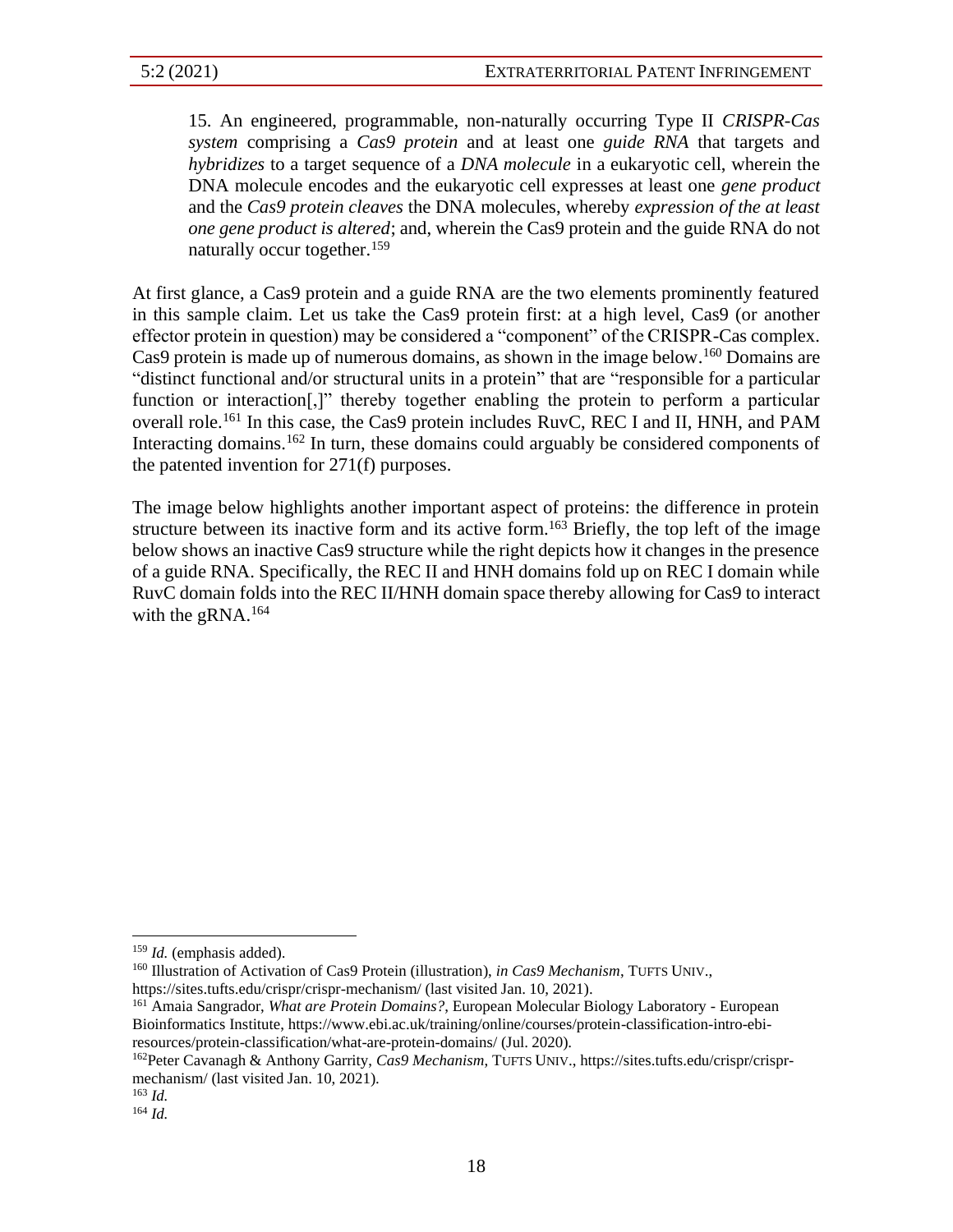

Thus, the question becomes whether the Cas9 effector protein in its native inactive form or in its active form in the presence of a gRNA is a component of a patented invention. In turn, would supplying from the US an isolated Cas9 protein constitute supplying a component of a patented CRISPR-Cas invention under 271(f)? Also, would supplying a Cas9 protein with a modified PAM domain avoid liability even if it still accomplishes the goal of altering the gene target of interest? I propose to consider that amino acid changes to domains are not only possible but commonplace, and so a savvy infringer might elect to export a Cas9 protein with a modified PAM or modified HNH domains so the domain could be modified again abroad to be combined into a patented invention. Generally proteins have four levels of organization, which at a first level includes polypeptide chains made up of amino acids.<sup>166</sup> If a savvy infringer, using routine methods, alters the amino acid sequence thereby modifying a specific domain as mentioned above, this would likely not trigger 271(f) liability under the current state of affairs (as interpreted in *Life Technologies* most recently) because the exact component technically was not supplied *from* the US.

Now consider the gRNAs that are essentially sequences of nucleotides, pre-generated in the laboratory to target a specific gene of interest. Genes consist of specific arrangements of nucleotides at specific locations that encode for proteins and RNA molecules.<sup>167</sup> Broadly, there are three types of nucleotide sequences: exons (coding sequences), introns (non-coding sequences), and regulatory sequences.<sup>168</sup> In some sense, nucleotide sequences themselves may be considered a component for 271(f) liability purposes. That is because in CRISPR-Cas related patents such sequences are often specifically claimed. Take for example a filing by Arbor Biotechnologies that features claims to particular gRNA sequences (US20190002875A1):

<sup>165</sup> *Id.*

<sup>166</sup> Khan Academy, *Orders of protein structure*,

https://www.khanacademy.org/science/biology/macromolecules/proteins-and-amino-acids/a/orders-ofprotein-structure (last visited Mar. 25, 2021).

<sup>167</sup> University of Leicester, *DNA, Genes and Chromosomes*,

https://www2.le.ac.uk/projects/vgec/highereducation/topics/dna-genes-chromosomes (last visited Jan. 10, 2021).

<sup>168</sup> *Id.*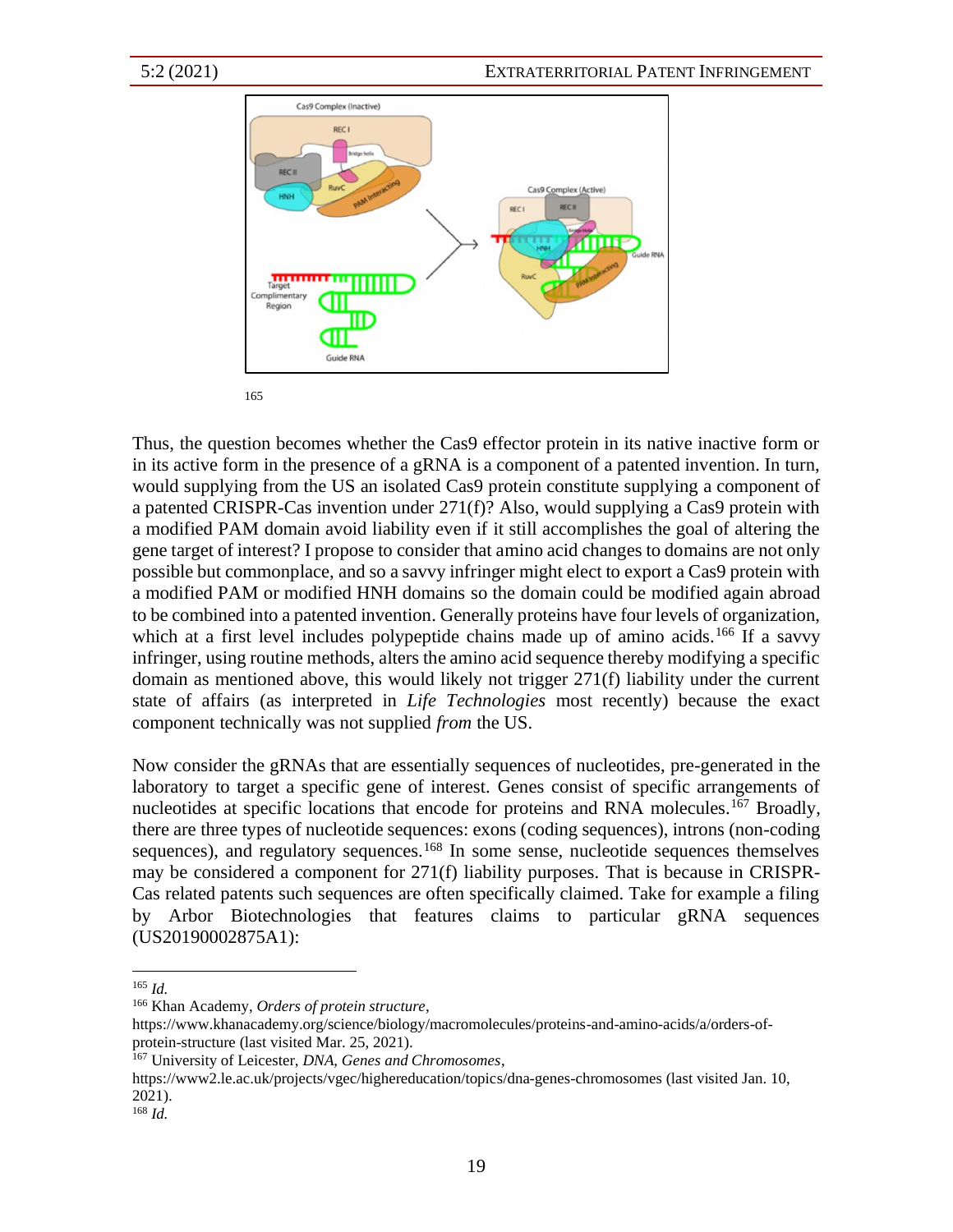1. An engineered, non-naturally occurring Clustered Regularly Interspaced Short Palindromic Repeat *(CRISPR)-associated (Cas) system* comprising:

an *RNA guide* or a nucleic acid encoding the RNA guide, wherein the RNA guide comprises a *direct repeat sequence and a spacer sequence* capable of hybridizing to a target nucleic acid, wherein the direct repeat sequence comprises 5′-X1X2X3X4TX5TX6AAAC-3′ (SEQ ID NO: 151) at the 3′ terminal end of the RNA guide, and wherein X1 is A or C or G, X2 is G or T, X3 is A or G, X4 is C or G or T, X5 is C or T, and X6 is A or G; and a *Type VI-D CRISPR-Cas effector protein* or a nucleic acid encoding the effector protein, wherein the effector protein is *capable of binding to the RNA guide and of targeting the target nucleic acid sequence* complementary to the spacer sequence, and wherein the target nucleic acid is an RNA.<sup>169</sup>

In this sample claim, an RNA guide or gRNA is defined with a certain level of particularity. In turn, such gRNA of SEQ ID. NO. 151 with modification within the provided parameters may be considered a component which if supplied from the US to practice such patented invention may trigger 271(f) liability.

In *Bristol-Myers Squibb*, the Federal Circuit employed the viewpoint of one having ordinary skill in the art (PHOSITA) of chemistry to delineate what a substantial portion of the components was.<sup>170</sup> From that standpoint, the court declined to extend  $271(f)(1)$  liability because only a single side chain of the compound at issue had been supplied from the US.<sup>171</sup> This case holds-up post *Life Technologies* because a single side chain in a chemical drug compound invention does not constitute substantially all components for liability under  $271(f)(1)$ . It may be tempting to extend the same approach of utilizing the viewpoint of PHOSITA to determine what a component is in gene editing space; however, a problem is the art being so immensely complex may be a hurdle. 172

In the CRISPR-Cas area, parallels are visible in interpretations between the *AT&*T and *Pelligrini* cases. Specifically, the courts interpreted software code on a disk as a component but not the code itself and distinguished between exporting instructions as opposed to exporting the ultimate product that will come into being if such instructions are followed. As discussed earlier, one of the parts of CRISPR-Cas complex is a gRNA, which is essentially a set of instructions or a code that the cell reads to guide the Cas protein to the right place in the genome to make a cut. Is that like copying software from a disk to a computer for it to operate where "informational precursors that do not physically become part of a final product and are thus 'intangible' in the same manner as software code?"<sup>173</sup> According to *Pellegrini*, providing instructions to arrive at a component of a patented invention was not considered a component itself. Thus, looking at it from the genetics perspective wherein sequence

<sup>169</sup> U.S. Patent No. 10,392,616 (issued Aug. 27, 2019) (*emphasis added)*.

<sup>170</sup> *Bristol-Myers Squibb Co. v. Rhone-Poulenc Rorer, Inc.*, No. 95 CIV 8833, 2001 WL 1263299, at 3 (S.D.N.Y. Oct. 19, 2001), aff'd, 326 F.3d 1226 (Fed. Cir. 2003).

<sup>171</sup> *Id.* at 5.

<sup>172</sup> Jennifer L. Schuster, *Combining the Components of Life: The Application of Patent Extraterritoriality Doctrine to Biotechnology*, 83(1) Ind. L.J. 363, 382 (2008). <sup>173</sup> *Id.* at 365.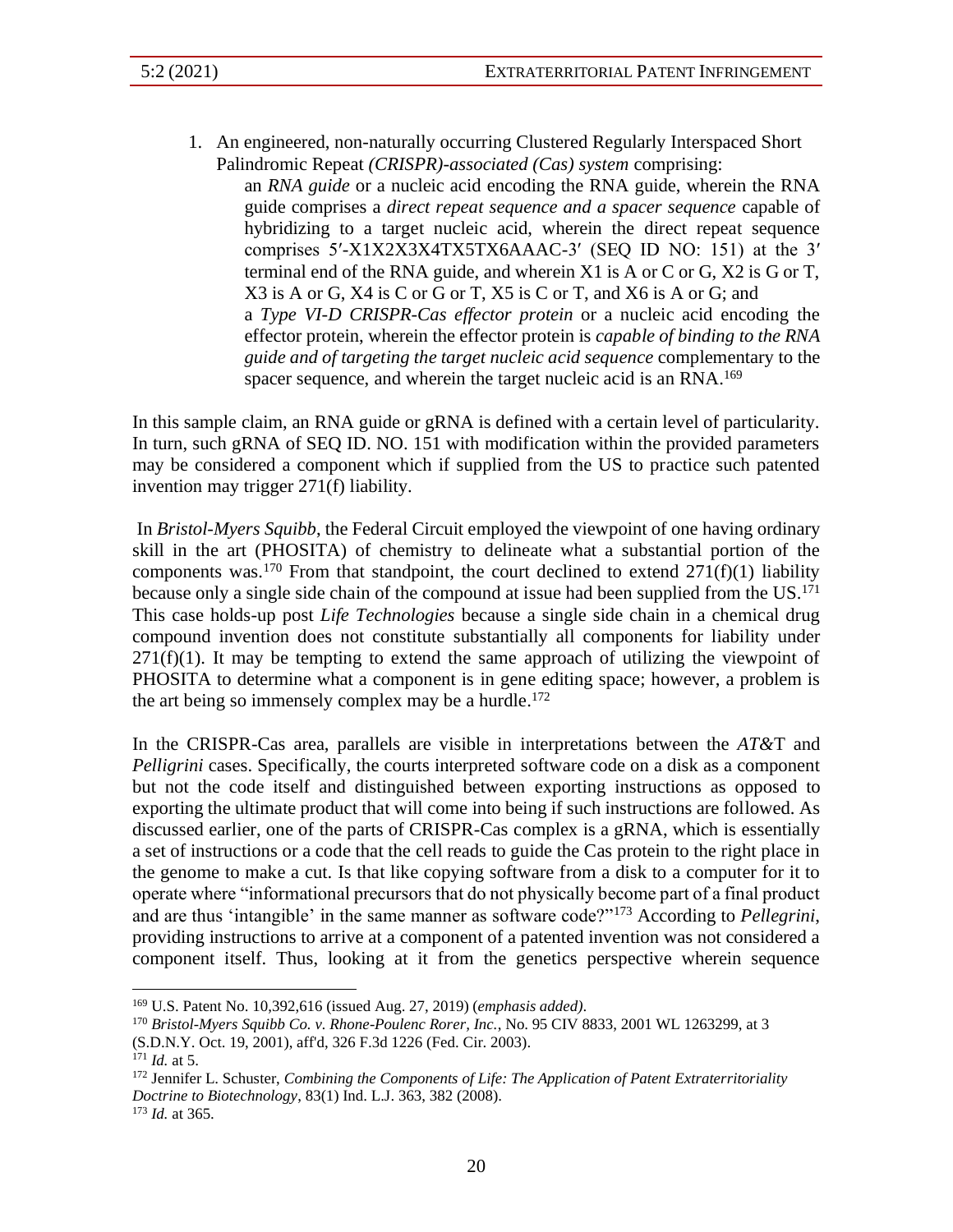information is actually information that provides the parameters of what a protein or an RNA molecule is going to become, then perhaps sequences should not be viewed as components for 271(f) purposes. However, this interpretation exposes an obvious loophole because, for example, protein "production was once the domain of experts, but the development of simple, commercially available systems has made the technology more widespread."<sup>174</sup> In turn, because it is routine to arrive at a certain protein based on a specific sequence, such interpretation opens a clear loophole. Similarly, designing a gRNA library for genome editing with CRISPR or simply ordering validated gRNAs based on the target sequence of interest from suppliers such as Addgene is readily accomplished.<sup>175</sup> Addgene notes that "[a]s you develop and confirm new gRNAs, please consider submitting their sequences … so that this shared resource can continue to grow."<sup>176</sup> Thus, I would argue that, for example, a coding sequence for any such new gRNA (if patented) does constitute a component and if supplied from the US should trigger 271(f) liability. If that is not the case, potential savvy infringers would send a sequence of proteins or RNA molecules instead of a physical vial with the already produced protein or gRNA thereby avoiding 271(f) liability.

If the current interpretations of the doctrine are strictly followed, sequences that encode, for example, a certain gRNA would not be considered a component for purposes of 271(f). However, one important distinction that is crucial between software code and genetic sequences is that genetic sequences are made up of nucleotides in the case of an RNA and of amino acids in the case of a protein. For example, a certain larger region of any such amino acid sequence when viewed collectively is known as a domain, which is a component of a protein and could arguably be considered a component of the patented invention for 271(f) purposes.<sup>177</sup> With respect to RNAs, equivalent to protein domains are segments of nucleotide sequences that make up functional units such as exons which code for proteins or non-coding regions such as introns and regulatory sequences.<sup>178</sup> In turn, it becomes apparent that, unlike software which, as elucidated by the Supreme Court, starts and ends with the code for purposes of determining what a component is, in the biotechnology world, the options range from sequences themselves to regions of sequences (domains in proteins or exons in RNAs), to proteins (in active or inactive configurations), and to gRNAs. In short, genetic sequences and software code differ in legally meaningful ways. In my view, the courts should consider all such options when determining what a component may be with respect to CRISPR-Cas because the alternative of ignoring sequences and domains or exons leaves only the final Cas protein and gRNAs as options for components. This, in turn, creates a loophole for a savvy infringer to take advantage of considering how standard it is to arrive at a protein or an RNA from respective sequence information. In other words, a component for purposes of 271(f) in the CRISPR-Cas inventions should not merely be the obvious final product in a laboratory vial such as a Cas protein or a gRNA, but instead the courts should analyze the novel underlying sequences of any such patented final products. Although this may seem an

https://blog.addgene.org/share-your-grna-sequences-with-the-addgene-

<sup>174</sup> Susanne Gräslund et al., *Protein Production and Purification*, 5(2) NATURE METHODS 135–146 (Jan. 30, 2008), doi:10.1038/nmeth.f.202 (last visited Mar. 25, 2021).

<sup>175</sup> Nicole Waxmonsky, *Searchable and Sortable gRNAs for Your Next CRISPR Experiment*,

community?\_ga=2.239197764.637311910.1600949356-823758066.1600949356 (last visited Mar. 25, 2021). <sup>176</sup> *Id.*

<sup>177</sup> Schuster, *supra* note 167 at 383-84.

<sup>178</sup> *Id.* at 384.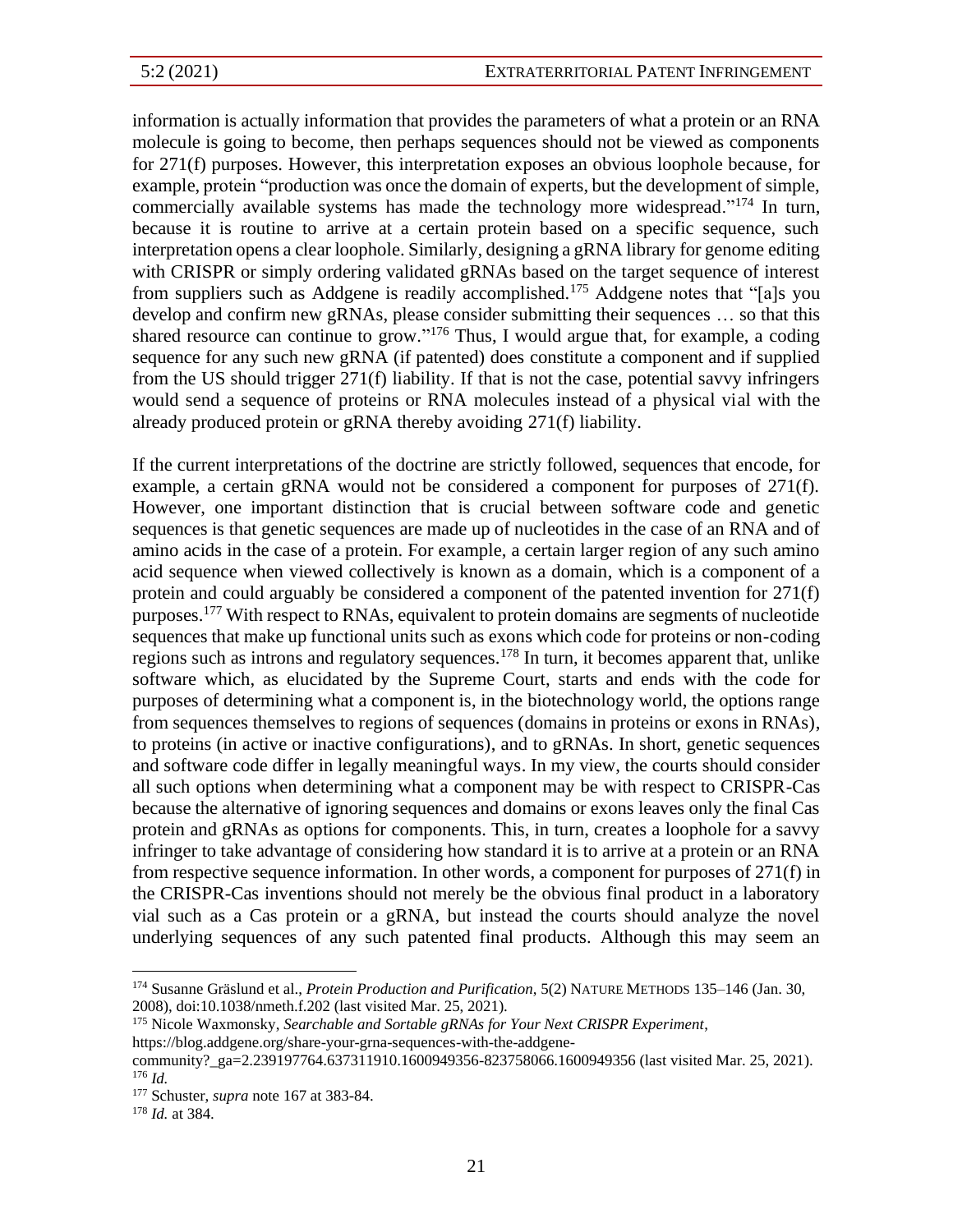arbitrary proposition, the alternative is closer to the CAFC claim construction thinking of the legal field-transcendent "I know it when I see it."<sup>179</sup>

# **e. Novel Cas Effectors- Percent Similarity to Cas9**

As noted above, today the field has moved beyond the so called original Cas9 effector protein into other types and subtypes of CRISPR-Cas complexes. Some of these effectors can be 30%-40% identical in sequence to the patented Cas9 effector. Does that in turn mean that supplying any such novel Cas effector protein may still trigger 271(f) liability because it could be considered a "substantial portion" per  $271(f)(1)$ ? The statutory language of  $271(f)(1)$ requires a supplying of "all or a substantial portion of the components."<sup>180</sup> Based on the precedent in *Life Technologies*, a single component cannot constitute a substantial portion of the multi-part patented invention. However, what if the patented invention, on its surface, has only two parts to it, and 40% of one of those parts is supplied from the US? This entirely plausible scenario again invites the courts to analyze infringement at a sequence level by looking beyond the quantity of parts in a multi-part invention and beyond the final product only as a component of a patented invention.

Section  $271(f)(2)$  requires supplying any component that is especially made for use in a patented invention. The question then becomes whether a library of gRNAs that has been generated to specifically target a genetic location would be considered "especially made."<sup>181</sup> Alternatively, would such library of gRNAs be actually considered a "commodity of commerce suitable for substantial non-infringing use" in that the same gRNAs could theoretically be used to target the same gene location but not necessarily for use with CRISPR-Cas.<sup>182</sup> I would propose that such analysis also rests upon whether sequences of any sort may constitute a component of a patented invention. If so, then other sequences with a high percentage of identity, even if titled something other than, for example, the effector protein in the patented invention, may potentially trigger 271(f) liability. Although at first blush it may seem that this would require a fair amount of expert information to analyze, determining percent identity between sequences, albeit tedious, can be readily done on various sites including NIH's BLAST tool.<sup>183</sup> This, in turn, may satisfy the court's desire, made apparent in *Life Technologies*, for a quantitative answer in determining 271(f) liability.

<sup>179</sup> *Cf. Jacobellis v. Ohio,* 378 U.S. 184 (1964) (Justice Stewart's famous "I know it when I see it" concurrence in *Jacobellis*); Emily Michiko Morris, *Function, Artifice, and Intuition in Patentable Subject Matter*, http://www.law.uh.edu/wipip2012/Abstracts/MorrisAbstract\_WIPIP2012.pdf (last visited Apr. 27, 2021) ("Patentable subject matter is like obscenity, to some extent – we know it when we see it."); Kevin Smith, *I Can't Define It, but I Know It When I See It*, https://blogs.library.duke.edu/scholcomm/2009/10/13/icant-define-2/ (last visited Apr. 27, 2021).

 $180$  35 U.S.C. § 271(f)(1).

<sup>181</sup> *See* 35 U.S.C. § 271(c).

<sup>182</sup> *Id.*

<sup>183</sup> U.S. National Library of Medicine – National Center for Biotechnology Information, *BLAST*, https://blast.ncbi.nlm.nih.gov/Blast.cgi?PROGRAM=blastn&PAGE\_TYPE=BlastSearch&LINK\_LOC=blast home (last visited Mar. 25, 2021).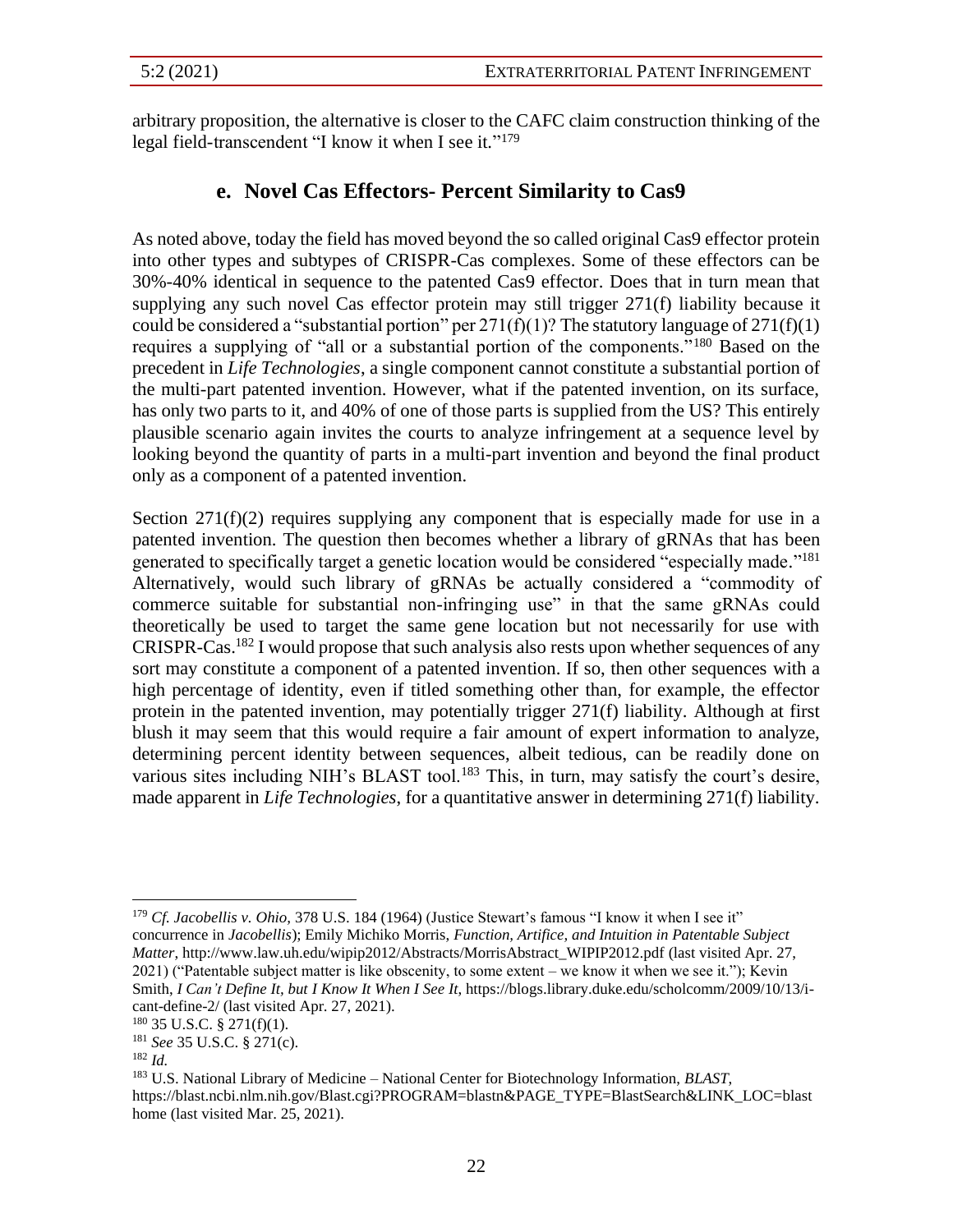# **f. What About Method Patents?**

In 2009, the Federal Circuit in *Cardiac Pacemakers, Inc. v. St. Jude Medical, Inc.*, held that a device made in the US and exported for practicing a patented method abroad does not trigger 271(f) liability.<sup>184</sup> In doing so, the court overruled its decision in *Union Carbide* where the Federal Circuit had previously held that method claims are within the purview of  $271(f).$ <sup>185</sup> In short,  $271(f)$  does not apply to method patents because, according to the court, it is not possible to supply method steps for them to act as a "component" under  $271(f)$ .<sup>186</sup> In other words, if a potential infringer supplies from the US a device that can then be used to perform a patented process abroad, no  $271(f)$  liability attaches.<sup>187</sup> For purposes of illustration, reproduced below is claim 15 from one of UC's earliest patents (US10428352B2):

15. A *method of cleaving a target DNA* in a prokaryotic cell, the method comprising: contacting the target DNA inside of the prokaryotic cell with:

(a) a *Cas9* protein; and

(b) a single molecule *DNA-targeting RNA* comprising, in 5′ to 3′ order:

(i) a targeter-RNA comprising a nucleotide sequence that is complementary to, and hybridizes with, a target sequence of the target DNA; and

(ii) an activator-RNA that hybridizes with the targeter-RNA to form a double-stranded RNA duplex,

wherein (i) and (ii) are covalently linked by intervening nucleotides, wherein said contacting *results in cleavage of the target DNA*. 188

An interesting aspect is that some of the CRISPR-Cas patents include method claims similar to the one above. The court has held that 271(f) does not apply to such method or process claims (based on *Cardiac Pacemaker*). Thus, it would follow that claims such as the one above directed to methods for modifying a genome using CRISPR-Cas by cleaving a target DNA may fall outside of the 271(f) scope. If viewed in isolation of any other pertinent CRISPR-Cas patents and further considering that this particular UC patent is limited to method claims only, it would seem that an infringer would be free to export from the US, for example, "a single molecule DNA-targeting RNA" comprising the elements in the claim without the fear of 271(f) liability attaching. From a patent practice perspective, it would thus seem that including both method and composition claims (as practitioners often do anyway) would remain the best practice in this underexplored area of the patent doctrine.

*Oil Co.*, 425 F.3d 1366, 1381 (Fed. Cir. 2005), overruled by *Cardiac Pacemakers, Inc. v. St. Jude Med., Inc.*, 576 F.3d 1348 (Fed. Cir. 2009).

<sup>184</sup> 576 F.3d 1348, 1351 (Fed. Cir. 2009).

<sup>185</sup> Abraham J. Rosner, *Extraterritorial Reach of U.S. Patents is Narrowed to Exclude Method Patents*, Martindale (Jun. 22, 2010), https://www.martindale.com/legal-management/article\_Sughrue-Mion-PLLC\_1059558.htm (last accessed Jan. 9, 2021); *Union Carbide Chemicals & Plastics Tech. Corp. v. Shell* 

<sup>186</sup> *Cardiac Pacemakers*, *supra* note 178 at 1364.

<sup>187</sup> Rosner, *supra* note 179 at 6.

<sup>188</sup> U.S. Patent No. 10,428,352 (issued Oct. 1, 2019) (*emphasis added*).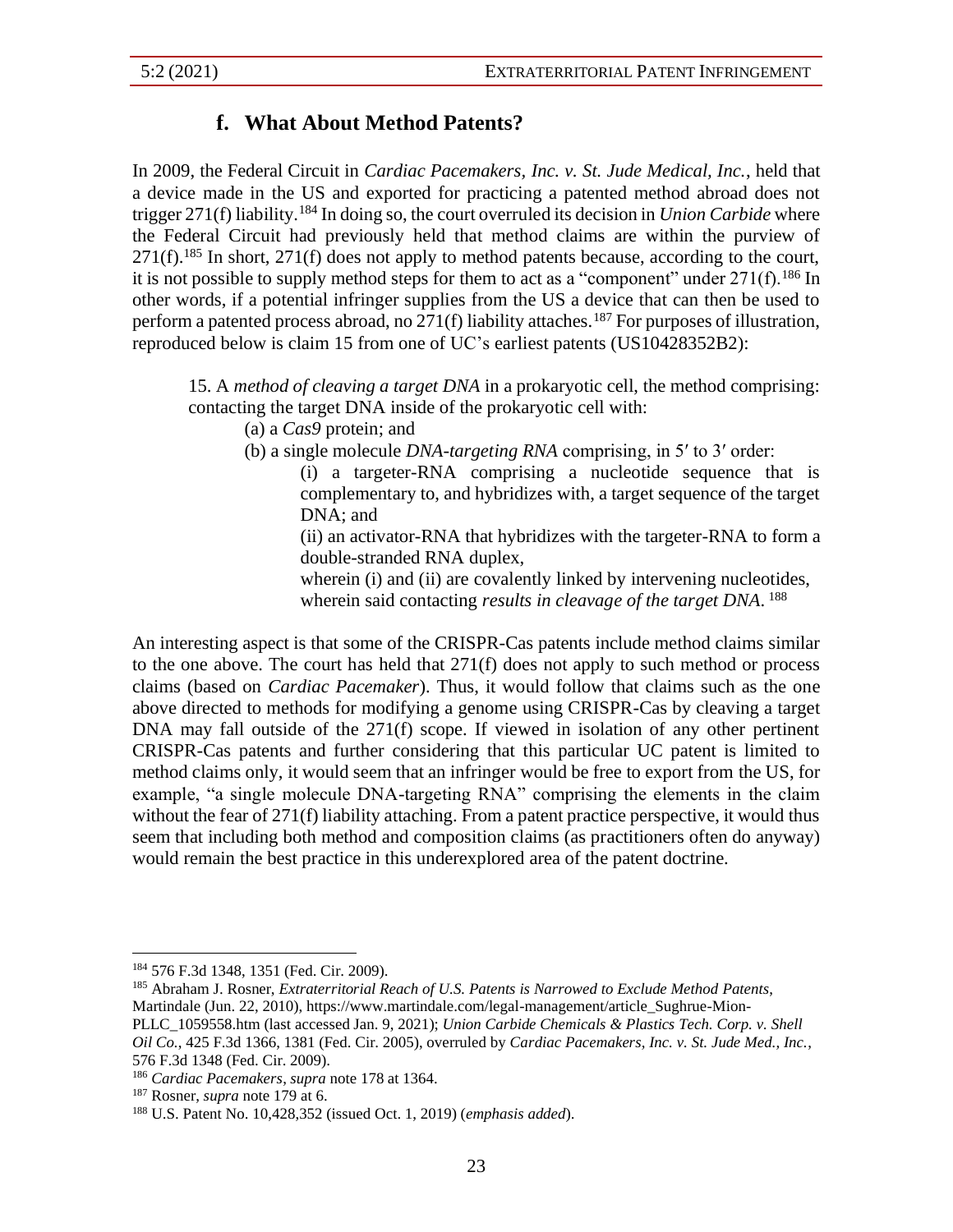# **g. Damages**

Assuming the court determines a CRISPR-Cas patented invention does, in fact, trigger potential 271(f) liability, recovery of lost foreign profits is yet another interesting consideration. Review of this issue raises a palpable tension to the surface—that is "first, that owners are, in general, entitled to full compensation for their losses; and second, that patent rights are territorial, that is, unenforceable against conduct occurring outside a nation's borders."<sup>189</sup> In *WesternGeco LLC v. ION Geophysical Corp.*, the Supreme Court provided guidance in a situation where components of a patented invention were made in the US but assembled ex-US, a  $271(f)(2)$  scenario.<sup>190</sup> The court acknowledged the dogmatic presumption against extraterritoriality in patent law and went on to "announce[] a two-step framework."<sup>191</sup> According to the Court, the first step in the analysis is to determine whether 271(f) offers a "clear indication of an extraterritorial application."<sup>192</sup> If the answer to the first query is in the negative, then the second step would be to determine if the issue at hand "involves a domestic application of the statute."<sup>193</sup> Interestingly, after setting up a two-step framework, the Court stepped over the first part of the analysis, citing the excuse that it would not have been outcome determinative, and moved straight to the second step of the analysis.<sup>194</sup> Starting with Section 284, which prescribes that damages awarded should be "adequate to compensate for the infringement,"<sup>195</sup> the Court focused on the mindset of fully compensating the patentee for any infringing acts under  $271(f)(2)$ .<sup>196</sup> The Court focused on ION's US activity of supplying components "in or from the United States" via exporting parts of the competing system for surveying the ocean floor that were sold from the US to be assembled abroad.<sup>197</sup> Thus, the Court concluded that, because ION's acts fall squarely within the 271(f)(2) language, the "award of lost-profits damages in this case was a domestic application of  $\S 284$ ."<sup>198</sup> This means that once infringement under 271(f) is established, lostforeign profits can be recovered for exporting components of a patented invention even if it is to be assembled abroad. <sup>199</sup> Although the Court in *WesternGeco* noted the narrow applicability of its decision, if 271(f) liability attached in the CRISPR-Cas space, then lostforeign profits could similarly be recovered. However, what may be complex is ascertaining those lost foreign profits based on what the courts settle on as a component for 271(f) liability purposes. That is because, in multi-component products (such as the CRISPR-Cas system would be), "courts seek to compensate patent owners for the value of the patented

<sup>189</sup> Thomas F. Cotter, *Extraterritorial Damages in Patent Law*, 39 CARDOZO ARTS & ENT. L.J. 1 (Oct. 3, 2020).

<sup>190</sup> Winston & Strawn, *Supreme Court Rules on the Extraterritorial Application of the Patent Act* (Jun. 22, 2018), https://www.winston.com/en/thought-leadership/supreme-court-rules-on-the-extraterritorialapplication-of-the-patent-act.html (last accessed Jan. 12, 2021).

 $^{191}$  *Id.* 

<sup>192</sup> *WesternGeco LLC v. ION Geophysical Corp.*, 138 S. Ct. 2129, 2136 (2018).

<sup>193</sup> *Id.*

<sup>194</sup> Winston & Strawn, *supra* note 184.

<sup>195</sup> 35 U.S.C. § 284.

<sup>196</sup> Winston & Strawn, *supra* note 184.

<sup>197</sup> *WesternGeco*, *supra* note 186 at 2137.

<sup>198</sup> Winston & Strawn, *supra* note 184.

<sup>199</sup> *Id.*